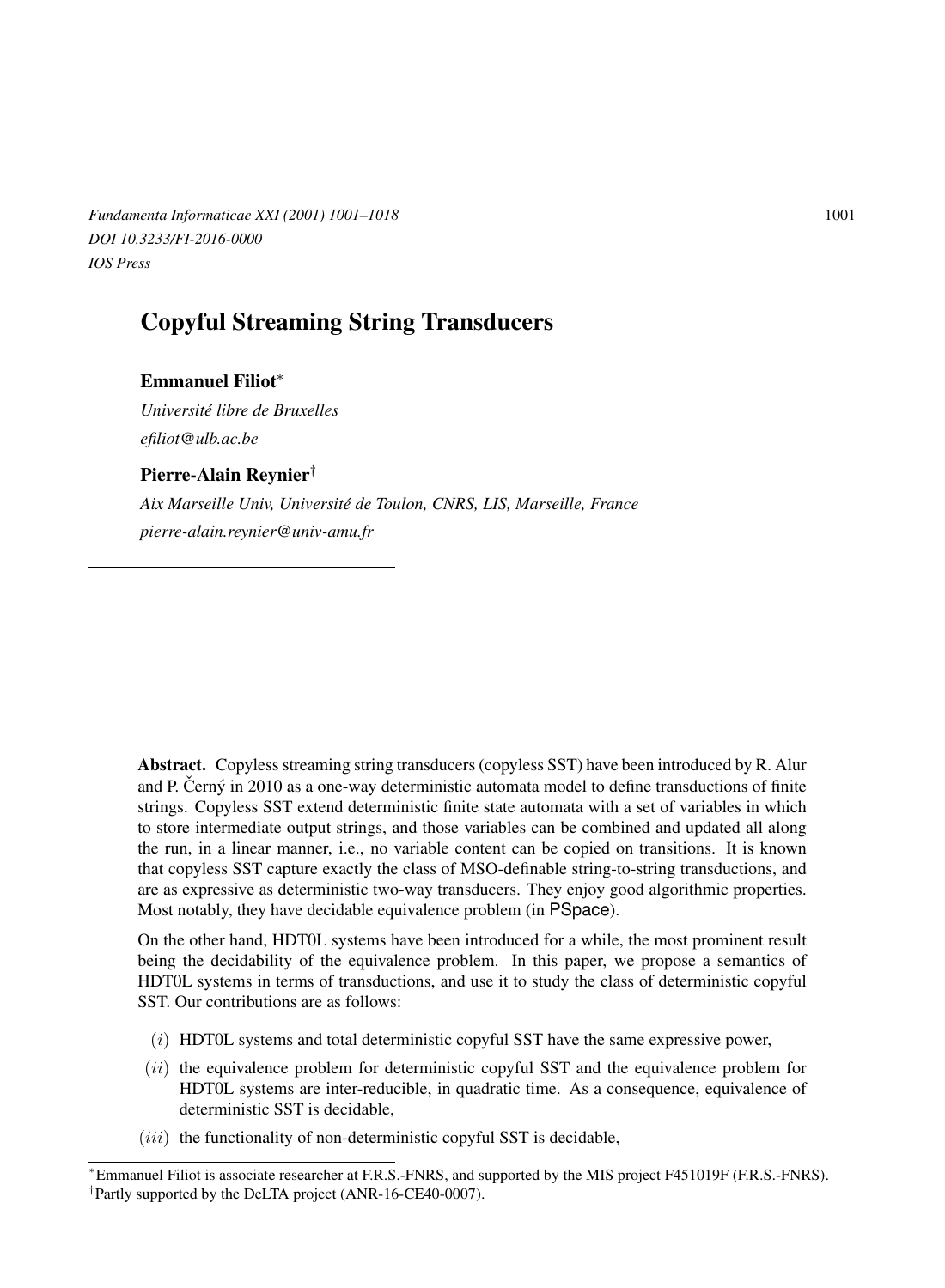$(iv)$  determining whether a non-deterministic copyful SST can be transformed into an equivalent non-deterministic copyless SST is decidable in polynomial time.

Keywords: words, transducers, equivalence problem

## 1. Introduction

The theory of languages is extremely rich and important automata-logic correspondences have been shown for various classes of logics, automata, and structures. There are less known automata-logic connections in the theory of transductions. Nevertheless, important results have been obtained for the class of MSO-definable transductions, as defined by Courcelle. Most notably, it has been shown by J. Engelfriet and H.J. Hoogeboom that MSO-definable (finite) string to string transductions are exactly those transductions defined by deterministic two-way transducers [1]. This result has then been extended to ordered ranked trees by J. Engelfriet and S. Maneth, for the class of linear-size increase macro tree transducers [2] and recently to nested word-to-word transductions [3]. MSOdefinable transductions of finite strings have also been characterized by a new automata model, that of (copyless) streaming string transducers, by R. Alur and P. Cerný  $[4]$ .

Copyless streaming string transducers (SST) extend deterministic finite state automata with a finite set of string variables  $X, Y, \ldots$ . Each variable stores an intermediate string output and can be combined and updated with other variables. Along the transitions, a finite string can be appended or prepended to a variable, and variables can be reset or concatenated. The variable updates along the transitions are formally defined by variable substitutions and the copyless restriction is defined by considering only linear substitutions. Therefore, variable updates such as  $X := XX$  are forbidden by the copyless restriction. The SST model has then been extended to other structures such as infinite strings [5], trees [6], and quantitative languages [7].

Two examples of SST are depicted in Figure 1:

- The SST  $T_0$  depicted on the left realizes the function  $f_0$  mapping any input word  $u \in \Sigma^*$  to the word  $u\overline{u}$ , where  $\overline{u}$  is the mirror image of the word u. Indeed, when the input word u has been read by the automaton, the variable X contains the word  $u$ , while the variable Y contains the word  $\overline{u}$ . Hence, the final output, defined as XY, is equal to the concatenation  $u\overline{u}$ . It is worth noting that this SST is copyless.
- The SST  $T_1$  depicted on the right realizes the function  $f_1$  mapping any input word  $u = a^n$ , with  $n \geq 1$ , to the output word  $a^{2^n}$ . This SST is copyful.

One of the most important and fundamental problem in the theory of transducers is the *equivalence problem*, which asks, given two transducers, whether they realize the same transduction. This problem is well known to be decidable for rational functions, and more generally for MSO-definable transductions [8], and hence for copyless SST (in PSPACE, as shown in [9]). The problem gets undecidable when the transducers define binary relations instead of functions: it is already undecidable for non-deterministic finite state transducers [10], a strict subclass of non-deterministic SST. However, it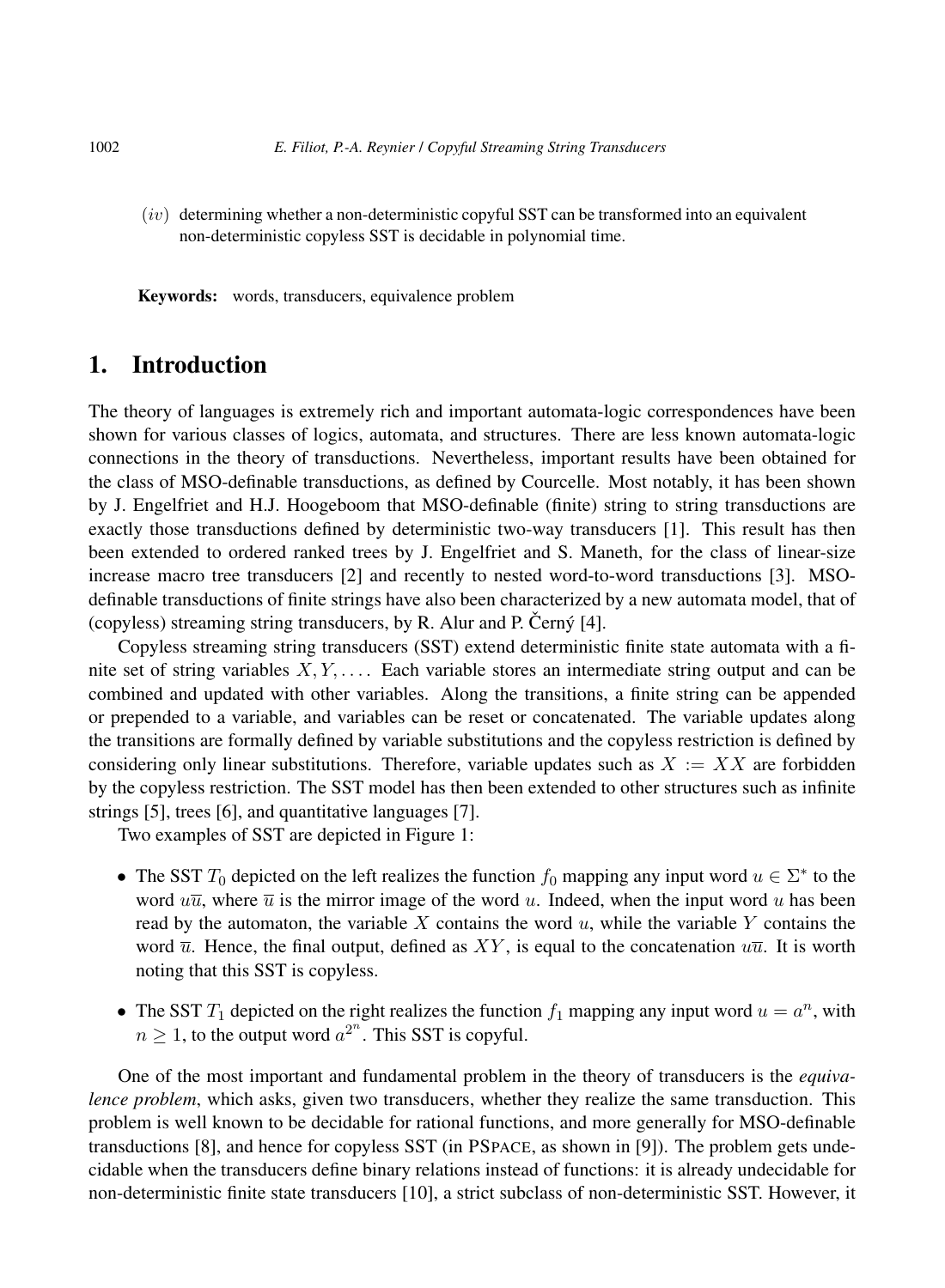

Figure 1. Two streaming string transducers  $T_0$  (left) and  $T_1$  (right).

was unknown whether, in the functional case, decidability still holds without the copyless restriction, as mentioned in [11], an extended version of [6].

HDT0L systems allow to define languages by means of morphism iteration: a sequence of indices  $i_1, \ldots, i_k$  induces a composition of morphisms (one morphism for each index  $i_j$ ) which, applied on an initial and fixed word, produces a new word. An important result related to HDT0L systems has been obtained in the 80's, see [12]. It states that the equivalence of finite-valued transducers over HDT0L languages is decidable, with unknown complexity.

In this paper, we build a tight connection between HDT0L systems and streaming string transducers. To this end, we introduce a new semantics of HDT0L systems, viewed as transducers. This allows us to prove that (total) copyful SST and HDT0L systems (seen as transducers) have the same expressive power, with back and forth transformations of quadratic complexity. As a corollary of this result, we obtain that the equivalence problem of copyful SST and the equivalence problem of HDT0L systems are inter-reducible, in quadratic time. This result has two consequences:

- first, the decidability of (deterministic) SST equivalence directly follows from [12],
- second, the functionality problem for non-deterministic (copyful) SST is decidable.

Last, we study the class of transductions defined by copyless SST (even in the non-deterministic case), and show that it corresponds to transductions defined by (copyful) SST of *linear size increase* (the length of any output word is linearly bounded by the length of the input). We show that the linear size increase property can be decided in polynomial time: give a (copyful) SST, it is decidable in PTIME whether it defines a transduction of linear size increase. This implies that given a copyful SST (determministic or not), it is decidable in PTIME whether it is equivalent to a copyless SST. This complexity bound is obtained by a reduction to a boundedness problem for products of matrices studied by Mandel and Simon [13].

Related Work The decidability of equivalence for copyful and deterministic SST is a consequence of a result from [14] about the decidability of equivalence for deterministic top-down tree-to-string transducers which, casted to monadic trees (i.e. strings), yields a formalism expressively equivalent to copyful deterministic SSTs. The equivalence problem for copyful deterministic SST has also been shown to be decidable, with a self-contained proof, in [15]. With respect to the equivalence problem, our contribution in this paper is rather to show that HDT0L systems and SST are essentially the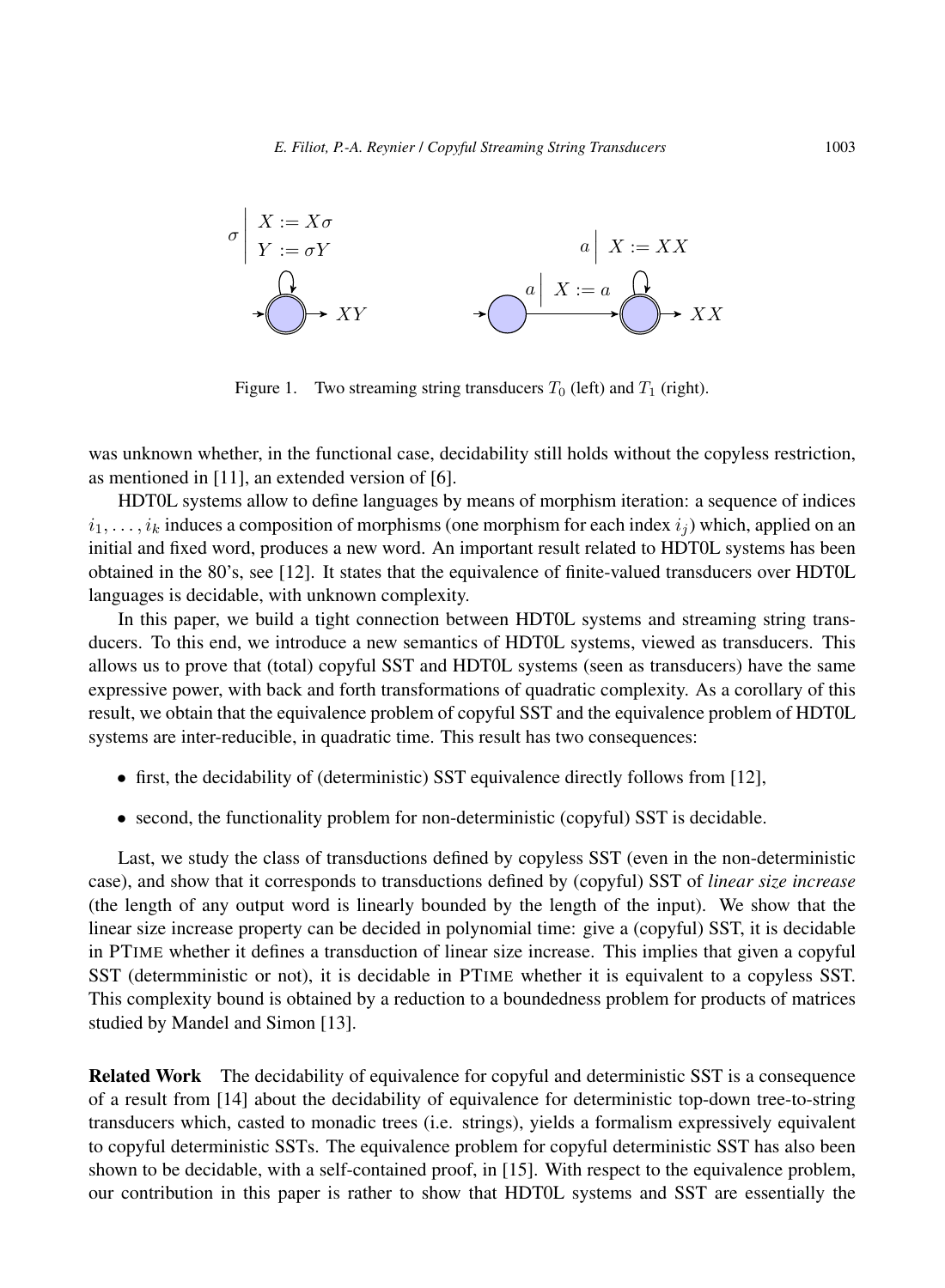same formalisms, and as a consequence, known results [12] can be reused to obtain decidability of equivalence. See also Remark 4.3 for a more detailed comparison with [15].

Organization of the paper. We introduce the models of streaming string transducers and HDT0L systems in Section 2. In Section 3, we prove that these two models are equi-expressive. We apply this result to prove the decidability of the equivalence of copyful SST and of the functionality of nondeterministic SST in Section 4. Last, in Section 5, we study the subclass of transductions defined by copyful SST of linear-size increase.

# 2. Preliminaries

For all finite alphabets  $\Sigma$ , we denote by  $\Sigma^*$  the set of finite words over  $\Sigma$ , and by  $\epsilon$  the empty word. Given two alphabets  $\Sigma$  and  $\Gamma$ , a *transduction* R from  $\Sigma^*$  to  $\Gamma^*$  is a subset of  $\Sigma^* \times \Gamma^*$ . It is *functional* if it defines a function, i.e. for all  $w \in \Sigma^*$ , there exists at most one  $v \in \Gamma^*$  such that  $(w, v) \in R$ . The domain of R, denoted by  $Dom(R)$ , is the set  $Dom(R) = \{w \in \Sigma^* \mid \exists v \in \Gamma^*, (w, v) \in R\}$ . A transduction is *total* if  $Dom(R) = \sum^*$ . Given two finite alphabets  $\Sigma$ , Γ, a morphism from  $\Sigma^*$  to  $\Gamma^*$  is a mapping  $h : \Sigma^* \to \Gamma^*$  such that  $h(uv) = h(u)h(v)$  for any two words  $u, v \in \Sigma^*$ .

## 2.1. Streaming String Transducers

Let X be a finite set of variables denoted by  $X, Y, \ldots$  and  $\Gamma$  be a finite alphabet. A substitution s is defined as a mapping  $s: \mathcal{X} \to (\Gamma \cup \mathcal{X})^*$ . Let  $\mathcal{S}_{\mathcal{X},\Gamma}$  be the set of all substitutions. Any substitution s can be extended to  $\hat{s}: (\Gamma \cup \mathcal{X})^* \to (\Gamma \cup \mathcal{X})^*$  in a straightforward manner. The composition  $s_1 \circ s_2$ (or  $s_1s_2$  for short) of two substitutions  $s_1, s_2 \in S_{\mathcal{X},\Gamma}$  is defined as the standard function composition  $\hat{s_1} \circ s_2$ , i.e.  $(s_1s_2)(X) = (\hat{s_1}s_2)(X) = \hat{s_1}(s_2(X))$  for all  $X \in \mathcal{X}$ .

**Definition 2.1.** A non-deterministic streaming string transducer (NSST for short) is a tuple  $T =$  $(\Sigma, \Gamma, Q, Q_0, Q_f, \Delta, \mathcal{X}, \rho, s_0, s_f)$  where:

- $\Sigma$  and  $\Gamma$  are finite alphabets of input and output symbols,
- $Q$  is a finite set of states,
- $Q_0 \subseteq Q$  is a set of initial states,
- $Q_f \subseteq Q$  is a set of final states,
- $\Delta \subseteq Q \times \Sigma \times Q$  is a transition relation,
- $\mathcal X$  is a finite set of variables.
- $\rho : \Delta \to S_{\mathcal{X} \Gamma}$  is a variable update function,
- $s_0: \mathcal{X} \to \Gamma^*$  is the initial function that gives the initial content of the variables,
- $s_f: Q_f \to (\mathcal{X} \cup \Gamma)^*$  is the final output function, which gives what is output for each final state.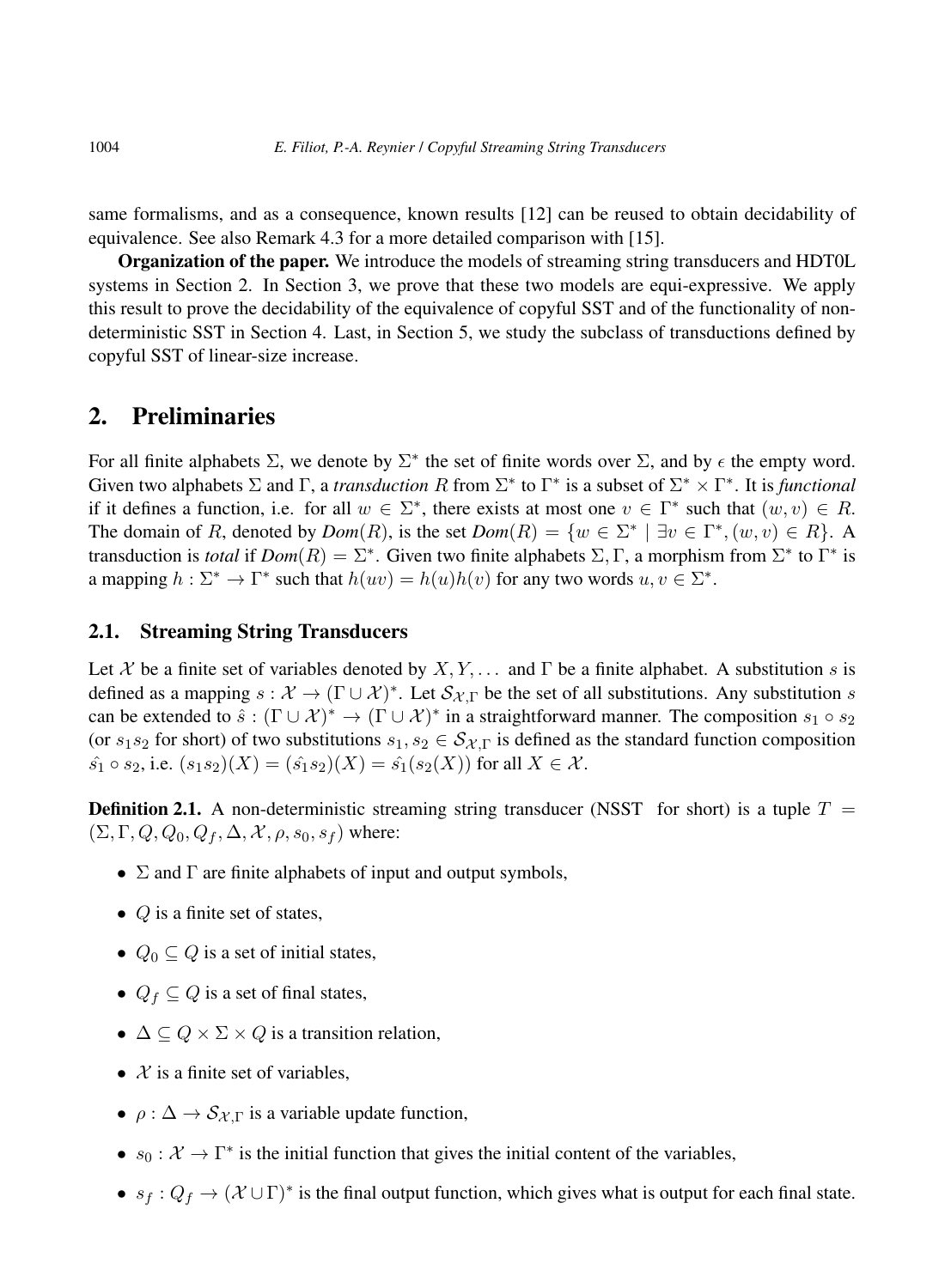The concept of a run of an NSST is defined in an analogous manner to that of a finite state automaton: it is a finite sequence  $r \in (Q\Sigma)^* Q$ , denoted  $r = q_0 \xrightarrow{\sigma_1} q_1 \xrightarrow{\sigma_2} q_2 \dots q_{n-1} \xrightarrow{\sigma_n} q_n$ , such that  $(q_i, \sigma_{i+1}, q_{i+1}) \in \Delta$  for all  $0 \leq i < n$ . It is accepting if  $q_0 \in Q_0$  and  $q_n \in Q_f$ . The sequence of substitutions  $\overline{s} = \langle s_i \rangle_{1 \le i \le n}$  in  $\mathcal{S}_{\mathcal{X},\Gamma}$  of r is defined for all  $1 \le i \le n$ , by  $s_i = \rho(q_{i-1}, \sigma_i, q_i)$ . We define the *substitution induced by* r as the element  $s_r = s_1 \dots s_n$ . If r is accepting, the output of r, denoted by  $Out(r) \in \Gamma^*$ , is defined as  $Out(r) = s_0 s_r s_f(q_n)$ . For all words  $w \in \Sigma^*$ , the output of w by T, denoted by  $T(w)$ , is

 $T(w) = \{Out(r) | r \text{ is an accepting run of } T \text{ on } w\}$ 

The *domain* of T, denoted by  $Dom(T)$ , is defined as the set of words w such that  $T(w) \neq \emptyset$ . The transduction  $\llbracket T \rrbracket$  defined by T is the relation from  $\Sigma^*$  to  $\Gamma^*$  given by the set of pairs  $(w, v)$  such that  $v \in T(w)$ .

Deterministic and functional SST A deterministic SST (SST for short) is an NSST such that  $|Q_0| = 1$  and for all  $p \in Q, \sigma \in \Sigma$ , there exists at most one  $q \in Q$  such that  $(p, \sigma, q) \in \Delta$ . When an SST is deterministic, we identify  $Q_0$  with  $q_0$ , and given  $t \in \Delta$ , we write  $\rho(t) = s$  instead of  $\rho(t) = \{s\}.$ 

In the following, the streaming string transducers we consider are deterministic, unless they are explicitly stated to be non deterministic.

In [4, 16], the variable updates are required to be *copyless*, i.e. for every variable  $X \in \mathcal{X}$ , and for every transition  $t \in \Delta$ , X occurs at most once in  $\rho(t)(X_1), \ldots, \rho(t)(X_n)$  where  $\{X_1, \ldots, X_n\} = \mathcal{X}$ . One of the main result of [4] is to show that this restriction, as well as determinism, allows one to capture exactly the class of MSO-definable transductions.

It is worth noting that any SST, since it is deterministic, defines a functional transduction. More generally, we say that an NSST T is *functional* if  $T\|$  is functional. It is known that functional NSST with copyless update are no more expressive than (deterministic) SST with copyless update [16]. We show a similar result for (copyful) SST:

Proposition 2.2. Functional NSST and SST are equi-expressive.

#### Proof:

Let  $T = (\Sigma, \Gamma, Q, Q_0, Q_f, \Delta, \mathcal{X}, \rho, s_0, s_f)$  be a functional NSST. Without loss of generality, we assume that T is trim, *i.e.* every state of T is reachable from some initial state, and co-reachable from an accepting state. Any SST can be made trim by filtering out the states that do not have this property (which is decidable in PTIME).

The main idea is to realize a subset construction on  $T$  (a similar construction was given in [5]). On states, the subset construction is just as the subset construction for NFA. On variables, one needs to duplicate each variable as many times as the number of states. The invariant property is the following: after reading a word w, if there exists a run r of T on w leading to q, then for all  $X \in \mathcal{X}$  such that there exists an accepting continuation w' of w (*i.e.*  $ww' \in Dom(T)$ ) whose output uses the content of X after r, then  $X_q$  and X have the same content after reading w. There might be several runs of T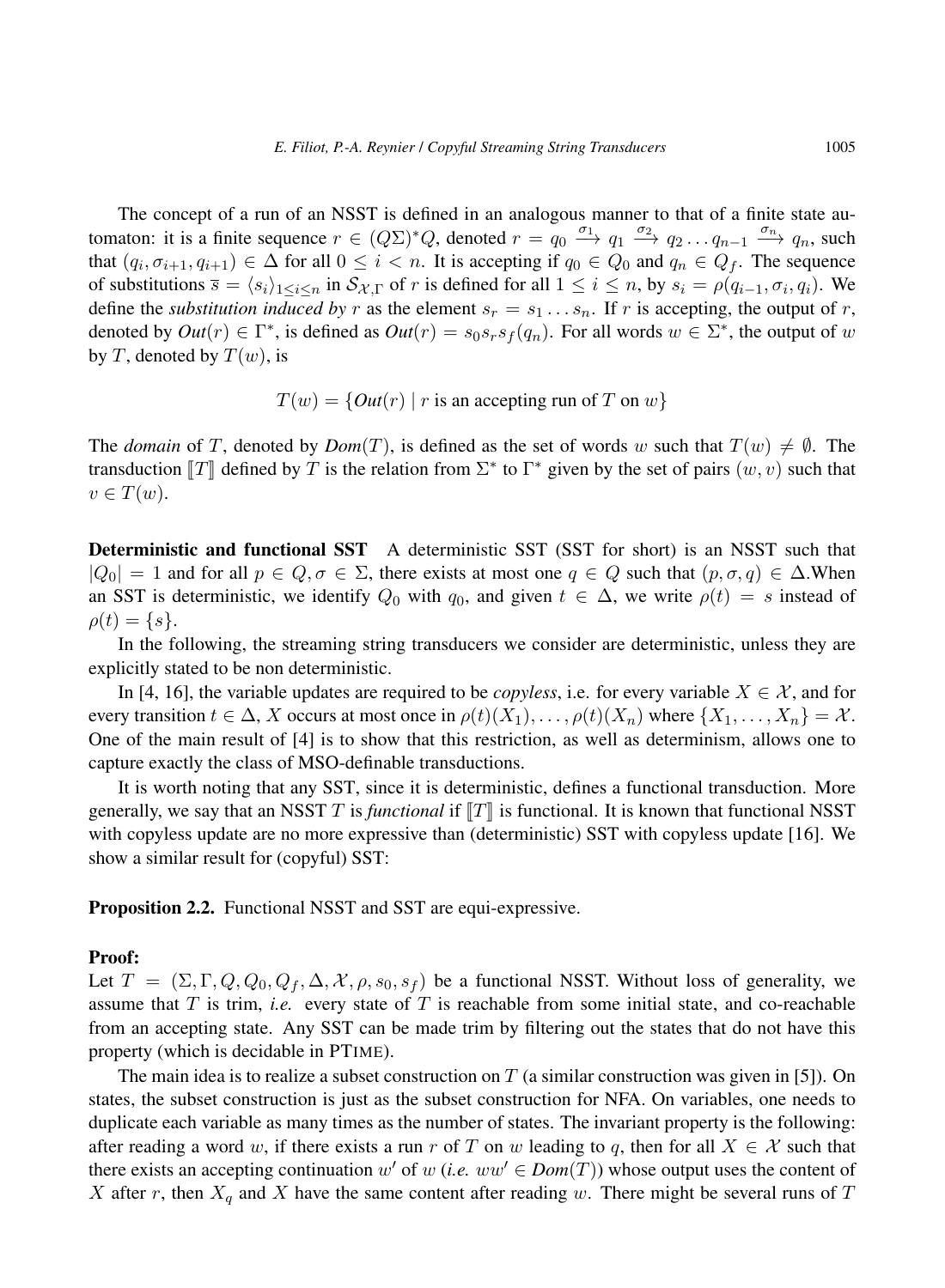leading to q, but since T is trim and functional, then content of  $X_q$  does not depend on the chosen run. Hence the invariant is well-defined.

Formally, we define an equivalent SST  $T' = (\Sigma, \Gamma, Q', q'_0, Q'_f, \Delta', \mathcal{X}', \rho', s'_0, s'_f)$  such that the tuple  $(\Sigma, \Gamma, Q', q'_0, Q'_f, \Delta')$  is the DFA resulting from the classical subset construction (in particular  $Q' = 2^Q$  and such that:

- $\mathcal{X}' = \mathcal{X} \times Q$  (each variable is denoted by  $X_q$ )
- $\forall t' = (Q_1, \sigma, Q_2) \in \Delta', \forall q_2 \in Q_2, \forall X \in \mathcal{X}, \rho'(t')(X_{q_2}) = \text{rename}_{q_1}(\rho(t)(X))$  for some  $q_1 \in Q_1$  such that  $t = (q_1, \sigma, q_2) \in \Delta$ , where rename<sub>q<sub>1</sub></sub> is the identity morphism on  $\Sigma$  and replaces any  $Y \in \mathcal{X}$  by  $Y_{q_1}$ . As explained before, the functionality of T entails that the choice of  $q_1$  is not important (a different choice would give the same value to  $X_{q_2}$ ). This choice can be made canonical by using some order on the states of T.
- $\forall P \in Q_f', \rho'(P) = \text{rename}_q(\rho(q))$  for some  $q \in P \cap Q_f$ . Once again, by functionality of T, the choice of  $q$  does not matter and can be made canonical.

 $\Box$ 

We say that an SST T is *total* if  $T\parallel T\parallel$  is total. We also show that regarding the equivalence problem, considering total SST is harmless, as one can modify a SST in linear time in order to make it total.

**Proposition 2.3.** Given two SST  $T, T'$ , one can build in linear time two total SST  $T_{tot}$  and  $T'_{tot}$  such that  $\llbracket T \rrbracket = \llbracket T' \rrbracket$  iff  $\llbracket T_{tot} \rrbracket = \llbracket T'_{tot} \rrbracket$ .

#### Proof:

Let  $\#\notin \Gamma$ . Any (partial) SST T can be transformed into an SST  $T_{tot}$  that defines the following transduction:  $T_{tot}||u| = \|T\|(u)$  if  $u \in Dom(T)$ , and  $T_{tot}||u| = \#$  otherwise. This is achieved using a new variable  $X_{\#}$  whose content is always  $\#$ , and by completing the rules of T by adding an accepting sink state  $q_{sink}$ . We also modify final states and the final output function: states that were not final are declared final, and the final output function associates with these states the variable  $X_{\#}$ .

### 2.2. HDT0L Systems

Lindenmayer introduced in the sixties a formal grammar in order to model the developement process of some biological systems [17]. We consider here a particular class of these systems, called HDT0L systems (HDT0L stands for Deterministic 0-context Lindenmayer systems with Tables and with an additional Homomorphism).

## Definition 2.4. (HDT0L System)

An HDT0L system over  $\Sigma$  and  $\Gamma$  is defined as a tuple  $H = (\Sigma, A, \Gamma, v, h, (h_{\sigma})_{\sigma \in \Sigma})$  where:

- $\Sigma$ , A and  $\Gamma$  are finite alphabets,
- $v \in A^*$  is the initial word,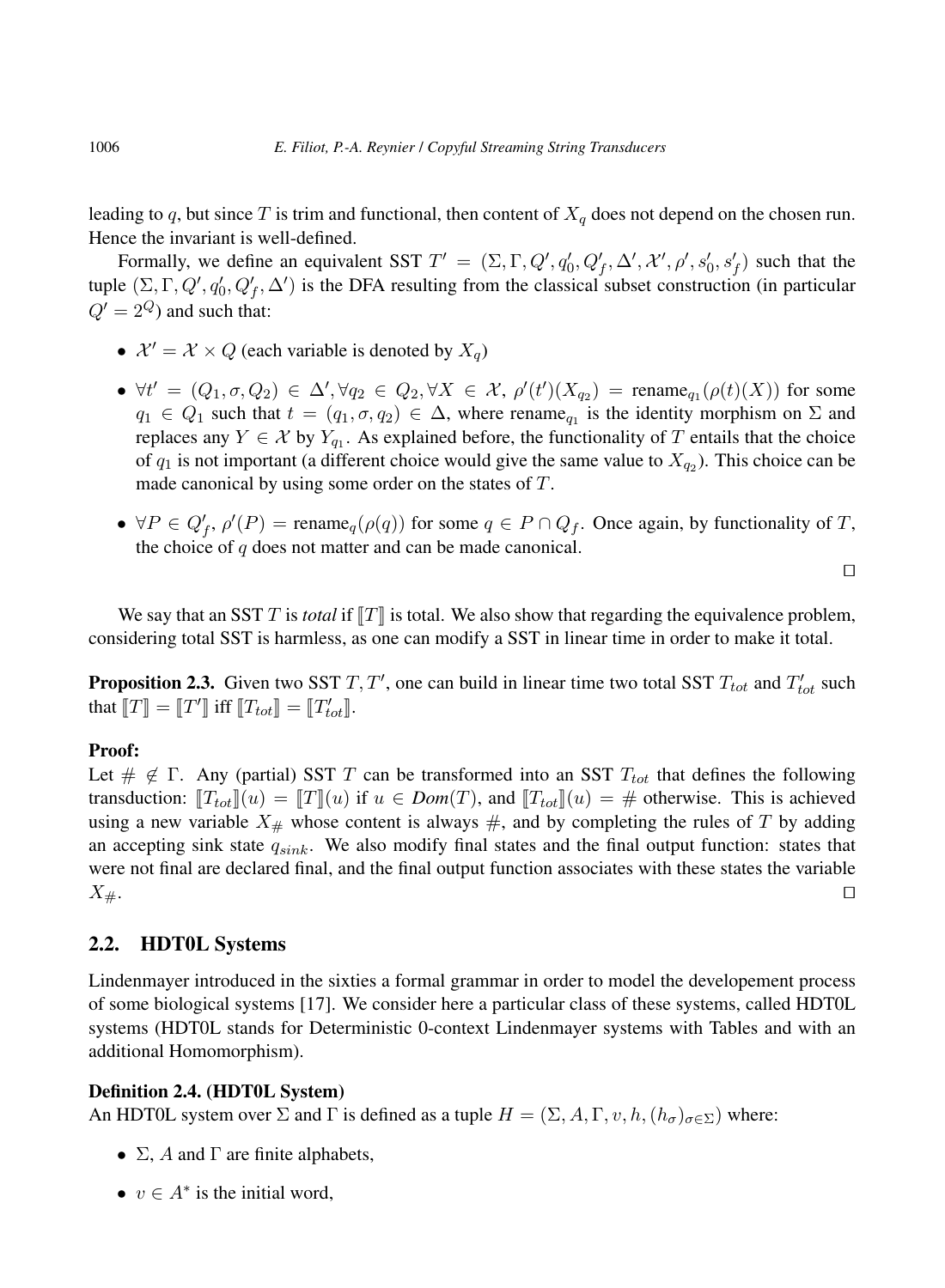- *h* is a morphism from  $A^*$  to  $\Gamma^*$ ,
- for each  $\sigma \in \Sigma$ ,  $h_{\sigma}$  is a morphism from  $A^*$  to  $A^*$ .

The equivalence problem for HDT0L systems asks, given  $H = (\Sigma, A, \Gamma, v, h, (h_{\sigma})_{\sigma \in \Sigma})$  and  $G =$  $(\Sigma, A, \Gamma, w, g, (g_{\sigma})_{\sigma \in \Sigma})$  two HDT0L systems, whether the following formula holds:

$$
\forall k \geq 1 \forall \sigma_1 \in \Sigma \dots \forall \sigma_k \in \Sigma, \ h(h_{\sigma_1} \dots h_{\sigma_k}(v)) = g(g_{\sigma_1} \dots g_{\sigma_k}(w)).
$$

This problem is known to be decidable [12], with unknown complexity. The original proof of [12] is based on Ehrenfeucht's conjecture and Makanin's algorithm. Honkala provided a simpler proof in [18], based on Hilbert's Basis Theorem.

In order to transfer this decidability result to SST, we introduce a semantics of HDT0L systems in terms of transductions.

### Definition 2.5. (Transduction realized by an HDT0L system)

Let  $H = (\Sigma, A, \Gamma, v, h, (h_{\sigma})_{\sigma \in \Sigma})$  be an HDT0L system. We define  $\Vert H \Vert$  as a (total) transduction from  $\Sigma^*$  to  $\Gamma^*$  defined by  $[\![H]\!](\sigma_1 \dots \sigma_k) = h(h_{\sigma_1} \dots h_{\sigma_k}(v)).$ 

**Example 2.6.** Let us consider the function  $f_0$  introduced in the introduction. We define an HDT0L  $H_0 = (\Sigma, A, \Sigma, v_0, h, (h_\sigma)_{\sigma \in \Sigma})$  such that  $[[H_0]] = f_0$ , with  $A = \{\$\_1, \$\_2, a, b\}, \Sigma = \{a, b\}, v_0 = \$\_1\$\_2$ , and the morphisms are defined as follows:

|  | $h : a \rightarrow a$        |  |  | $h_a$ : $a \rightarrow a$ |                           |  |  | $h_b$ : $a \rightarrow a$  |  |
|--|------------------------------|--|--|---------------------------|---------------------------|--|--|----------------------------|--|
|  | $b \rightarrow b$            |  |  | $b \rightarrow b$         |                           |  |  | $b \rightarrow b$          |  |
|  | $\$\_1 \rightarrow \epsilon$ |  |  |                           | $\$_1 \rightarrow \$_1a$  |  |  | $\$_1 \rightarrow \$_1b$   |  |
|  | $\$\_2 \rightarrow \epsilon$ |  |  |                           | $\$\_2 \rightarrow a\$_2$ |  |  | $\$\_2 \rightarrow b\$\_2$ |  |

For instance, we have the following derivation:

$$
[H_0](abb) = hh_{abb}(\$_1\$_2) = hh_{ab} \circ h_b(\$_1\$_2) = hh_{ab}(\$_1bb\$_2) = hh_a(\$_1bb\$_2)
$$
  
=  $h(\$_1abbbb\$_2) = abbbba$ 

We can now rephrase the result of [12] as follows:

**Theorem 2.7.** [12] Given two HDT0L systems  $H_1, H_2$  over  $\Sigma$  and  $\Gamma$ , it is decidable whether  $\|H_1\|$  =  $\llbracket H_2 \rrbracket.$ 

In the next section, we show that HDT0L systems and total SST define the same class of transductions.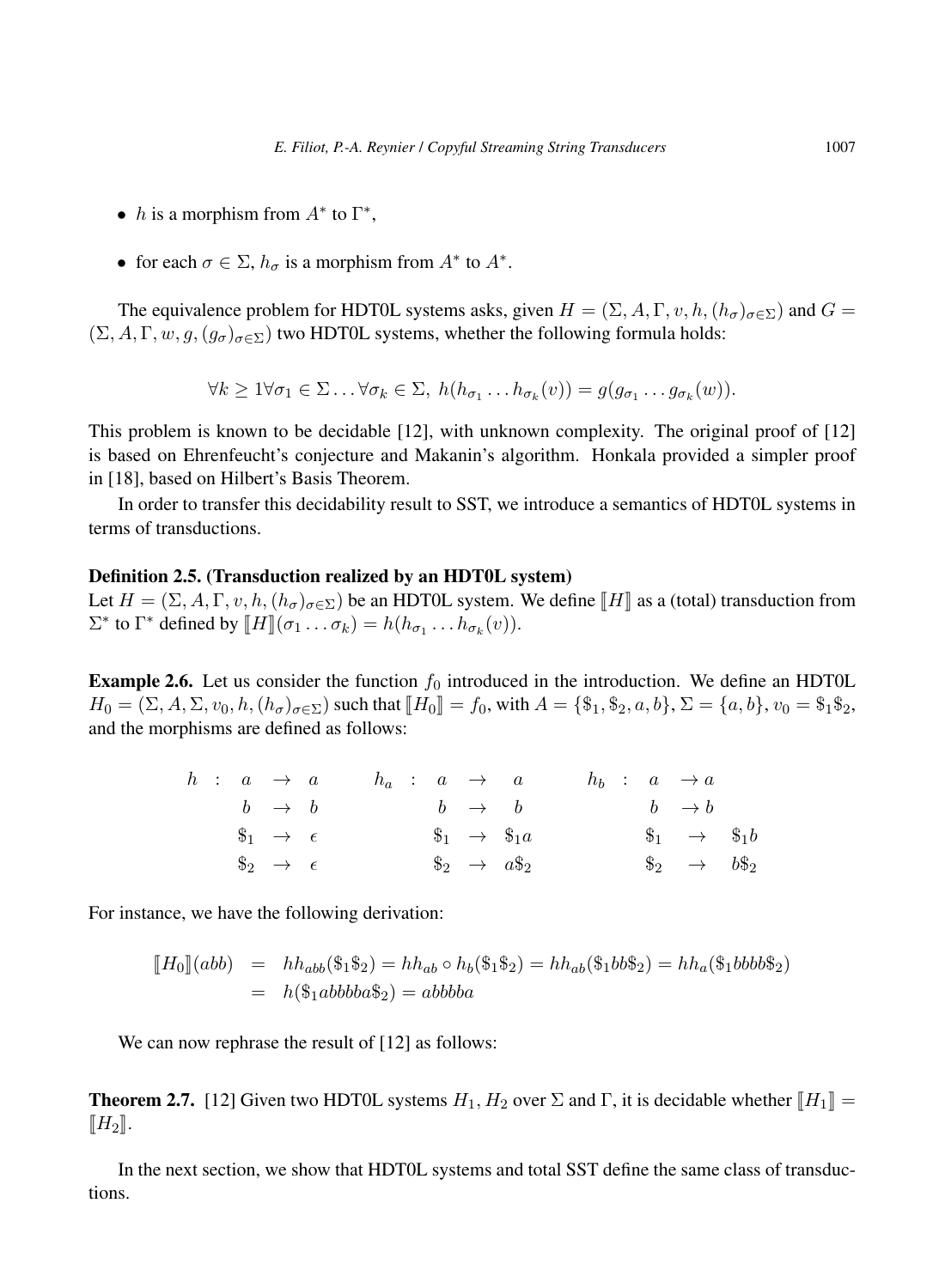# 3. SST and HDT0L systems are equi-expressive

Let  $\Sigma$  and  $\Gamma$  be two alphabets. In this section, we always consider that SST and HDT0L systems are over  $\Sigma$  and Γ. We prove the following theorem:

**Theorem 3.1.** HDT0L systems over  $\Sigma$  and  $\Gamma$  and total SST define the same class of transductions. Moreover, the constructions are effective in both directions, in quadratic time.

A direct consequence of this result is:

Corollary 3.2. The equivalence problems for HDT0L systems and for (copyful) streaming string transducers are inter-reducible in quadratic time.

We prove successively the two directions of Theorem 3.1.

**Lemma 3.3.** For all HDT0L systems  $H$ , there exists an equivalent (total) SST  $T$  with only one state. Moreover, T can be constructed in linear time.

### Proof:

Let  $H = (\Sigma, A, \Gamma, v, h, (h_{\sigma})_{\sigma \in \Sigma})$  be an HDT0L system. We construct a total SST T over  $\Sigma$  and  $\Gamma$ such that  $T\mathbb{T} = \mathbb{T}H\mathbb{T}$ . The SST has one state q, both initial and accepting. Its set of variables is the set  $\mathcal{X} = \{X_a \mid a \in A\}.$  Its transitions are defined by  $q \xrightarrow{\sigma} q$  for all  $\sigma \in \Sigma$ .

To define the update functions, we first introduce the morphism rename  $X : A^* \to \mathcal{X}^*$  defined for all  $a \in A$  by rename  $\chi(a) = X_a$ . Then, the update function  $\rho$  is defined, for all  $\sigma \in \Sigma$  and  $a \in A$  by  $\rho((q, \sigma, q))(X_a) = \text{rename}_X(h_\sigma(a)).$ 

Finally, the initial function is defined by  $s_0(X_a) = h(a)$  for all  $a \in A$ , and the final function  $s_f$ by  $s_f(q) = \text{rename}_X(v)$ .

**Example 3.4.** For the HDT0L system  $H_0$  of Example 2.6, we obtain the SST  $T_2$  depicted in Figure 2.

We now prove the converse.

**Lemma 3.5.** For all total SST  $T$ , there exists an equivalent HDT0L system  $H$ , which can be constructed in quadratic time.

### Proof:

Let  $T = (\Sigma, \Gamma, Q, q_0, Q_f, \Delta, \mathcal{X}, \rho, s_0, s_f)$  be a total SST (remember that by default an SST is deterministic). We define an equivalent HDT0L  $H$  as follows.

We construct the finite alphabet  $A = \{\alpha_q \mid \alpha \in \Gamma \cup \mathcal{X}, q \in Q\}$  (which is of quadratic size in the size of T, this is where the quadratic complexity stated above comes from). For every  $q \in Q$ , we consider the morphism subscript<sub>q</sub> :  $(\Gamma \cup \mathcal{X})^* \to A^*$  defined for all  $\alpha \in \Gamma \cup \mathcal{X}$  by subscript<sub>q</sub> $(\alpha) = \alpha_q$ .

As T is total, we have that  $\vec{Q}_f = Q$ . We consider an enumeration  $q_1, \ldots, q_n$  of Q. We define the initial word  $v$  as follows:

$$
v = \text{subscript}_{q_1}(s_f(q_1)) \dots \text{subscript}_{q_n}(s_f(q_n))
$$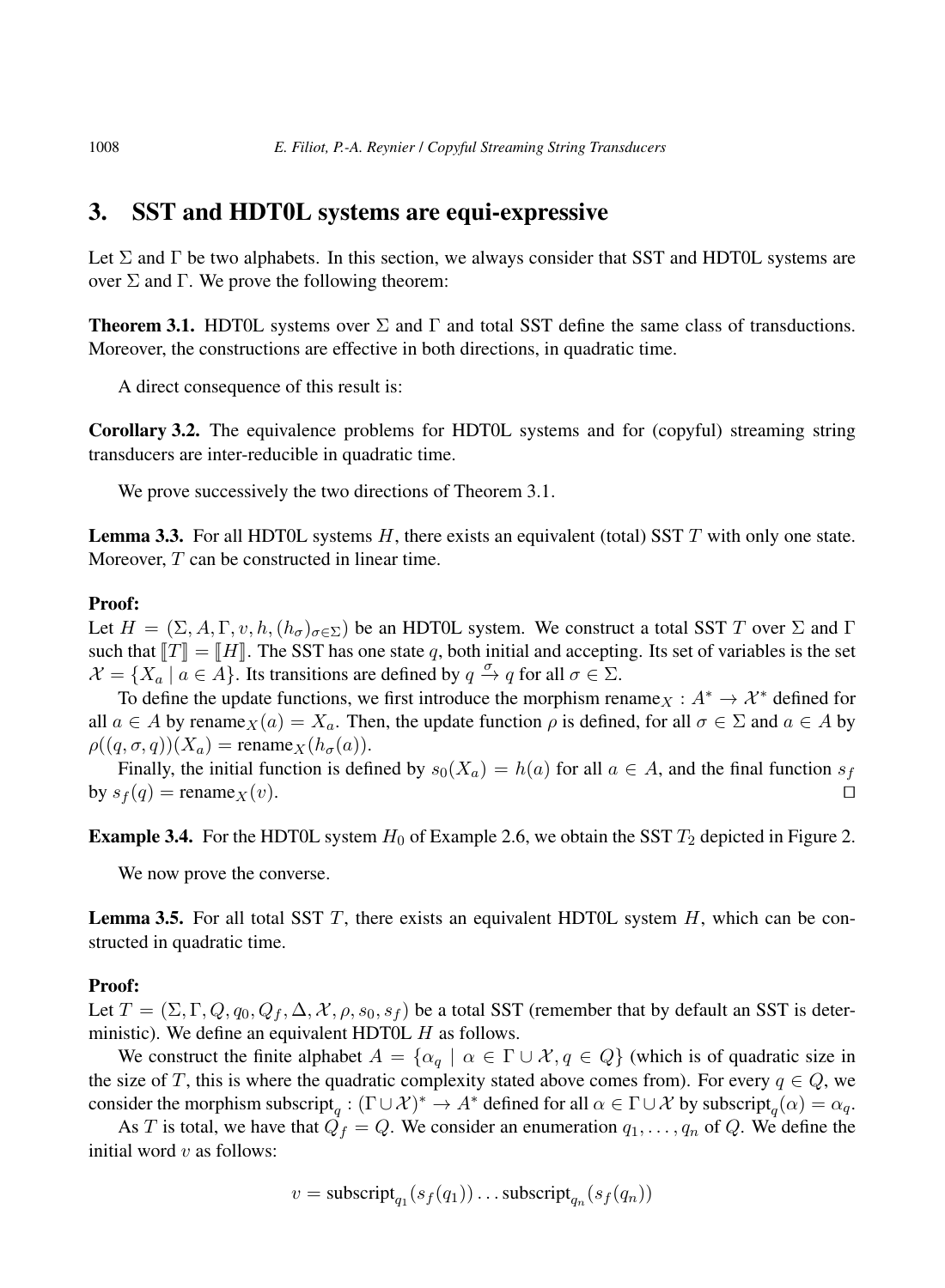$$
X_a := X_a
$$
  
\n
$$
\sigma \begin{vmatrix}\nX_a := X_a \\
X_b := X_b \\
X_{\$_1} := X_{\$_1} X_{\sigma} \\
X_{\$_2} := X_{\sigma} X_{\$_2} \\
X_b := b \\
X_{\$_1} := \epsilon\n\end{vmatrix}
$$
  
\n
$$
X_{\$_1} := \epsilon
$$
  
\n
$$
X_{\$_2} := \epsilon
$$
  
\n
$$
X_{\$_2} := \epsilon
$$

Figure 2. The SST  $T_2$  equivalent to the HDT0L system  $H_0$  of Example 2.6.

We define the morphism  $h: A^* \to \Gamma^*$  as follows:

$$
h: \begin{array}{rcl} \gamma_{q_0} & \to & \gamma & \text{with } \gamma \in \Gamma \\ X_{q_0} & \to & s_0(X) & \text{with } X \in \mathcal{X} \\ \alpha_q & \to & \epsilon & \text{with } q \neq q_0 \text{ and } \alpha \in \Gamma \cup \mathcal{X} \end{array}
$$

Last, given  $\sigma \in \Sigma$  we define the morphism  $h_{\sigma}: A^* \to A^*$  as follows. Given a state q, we define the set  $Pre^\sigma_q \subseteq Q$  as the set of states p such that  $(p, \sigma, q) \in \Delta$ .

We define: (by convention, the product over the empty set gives the empty word)

$$
\forall \gamma_q \in A, \quad h_{\sigma}(\gamma_q) = \Pi_{p \in Pre_q^{\sigma}} \text{subscript}_p(\gamma)
$$
  

$$
\forall X_q \in A, \quad h_{\sigma}(X_q) = \Pi_{p \in Pre_q^{\sigma}} \text{subscript}_p(\rho(p, \sigma, q)(X))
$$

Intuitively, the HDT0L system simulates the computations of the SST in a backward manner, starting from the final states. These computations are encoded using the labelling of symbols by states. One can easily prove by induction on the length of some input word w that after reading w, for every state q, the projection of  $h_w(v)$  on the subalphabet subscript $_q(\Gamma \cup \mathcal{X})$  encodes the run of the SST on w starting in state q, which is unique since T is deterministic. The morphism h then simply erases parts of the computations that did not reach the initial state  $q_0$ .

Connections between SSTs and one-state SSTs We point out the following results, which follow from Lemma 3.3 and Lemma 3.5.

Corollary 3.6. For all SST  $T$ , one can construct in quadratic time a (total) SST  $T'$  with only one **state** which coincides with T on its domain, i.e.  $[[T]] = [[T']]|_{Dom(T)}$ .

#### Proof:

If  $T$  is total, then the result is a direct consequence of the successive application of Lemma 3.5 and Lemma 3.3. Note that in this case,  $T'$  has only one state.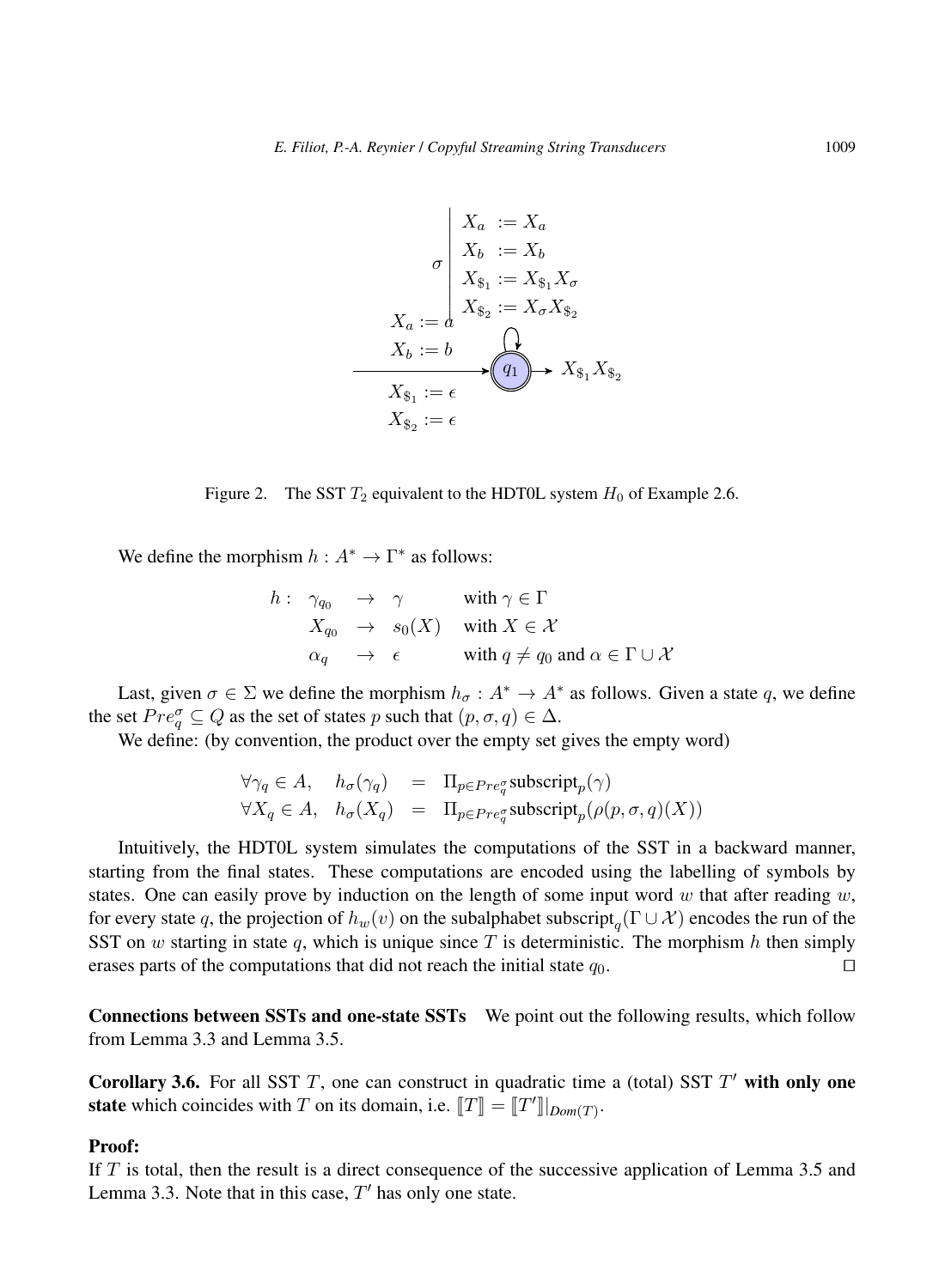If  $T$  is not total, we make it total as in the proof of Proposition 2, and obtain a total SST  $S$  which can be converted into a single state SST  $S'$ . The contract of the contract of the contract of the contract of the contract of the contract of the contract of the contract of the contract of the contract of the contract of the contract of the contract of the contract

A direct consequence of the previous corollary is the following result:

**Corollary 3.7.** For all SST  $T$ , one can construct in polynomial time an equivalent SST  $T'$  such that the underlying input DFA of  $T'$  is the minimal complete DFA recognizing  $Dom(T)$ .

### Proof:

By Corollary 3.6, we can construct a one-state SST  $T'$  which coincides with  $T$  on its domain. Then, we minimize the underlying input DFA of T (which recognizes  $Dom(T)$ ) into a minimal complete DFA  $A_{min}$ . Finally, we construct an SST  $T''$  equivalent to T with underlying DFA  $A_{min}$ , as a kind of product of T' and  $A_{min}$ : if  $A_{min} = (\Sigma, P, p_0, P_f, \delta)$  and  $T' = (\Sigma, \Gamma, \{q\}, q, \{q\}, \{(q, \sigma, q) \mid \sigma \in$  $\Sigma$ },  $\mathcal{X}, \rho, s_0, s_f$ , then we let  $T'' = (\Sigma, \Gamma, P, p_0, P_f, \delta, \mathcal{X}, \rho'', s_0, s''_f)$  where:

•  $\rho''(p, \sigma, p') = \rho(q, \sigma, q)$  for all  $(p, \sigma, p') \in \delta$ ,

• 
$$
s''_f(p_f) = s_f(q)
$$
 for all  $p_f \in P_f$ .

Remark 3.8. By these results, any total SST is equivalent to some one-state SST. A direct transformation of total SST into one-state SST was also given in [15] (Proposition 8). Here, we obtain this result as a direct corollary of the back and forth transformations between SST and HDT0L systems.

# 4. Applications: SST Equivalence and Functionality of NSST

Based on the correspondence between SST and HDT0L systems, and the fact that the HDT0L system equivalence problem is decidable, we show that that the SST equivalence and functionality problems are decidable.

**Theorem 4.1.** 1. Given two SST T and T', it is decidable whether they are equivalent, i.e.  $[[T]] =$  $\llbracket T^\prime \rrbracket.$ 

2. Given an NSST  $T$ , it is decidable whether  $T$  is functional.

## Proof:

The first statement is straightforward by Theorem 3.1, Theorem 2.7 and Proposition 2.3.

To prove the second statement, we reduce the functionality problem to the equivalence of two (deterministic) SST  $T_1$  and  $T_2$ . Let  $T = (\Sigma, \Gamma, Q, Q_0, Q_f, \Delta, \mathcal{X}, \rho, s_0, s_f)$  be an NSST. We extend the alphabet  $\Sigma$  with pairs of rules of T as follows:  $\Sigma' = \Sigma \times \Delta^2$ . Now,  $T_1$  and  $T_2$  are defined as the square of T: they run on words w' over  $\Sigma'$ , and make sure that the sequence of transitions are valid runs of T on the  $\Sigma$ -projections of w'. In addition,  $T_i$  simulates T on the  $(i + 1)$ -th component, for all  $i = 1, 2$ , by following the transitions defined on the input letters. Clearly,  $T_1$  and  $T_2$  have the same domain, are deterministic, and are equivalent iff all pairs of accepting runs of  $T$  on the same input word produce the same output, i.e., iff T is functional. The conclusion follows from statement 1.  $\square$ 

 $\Box$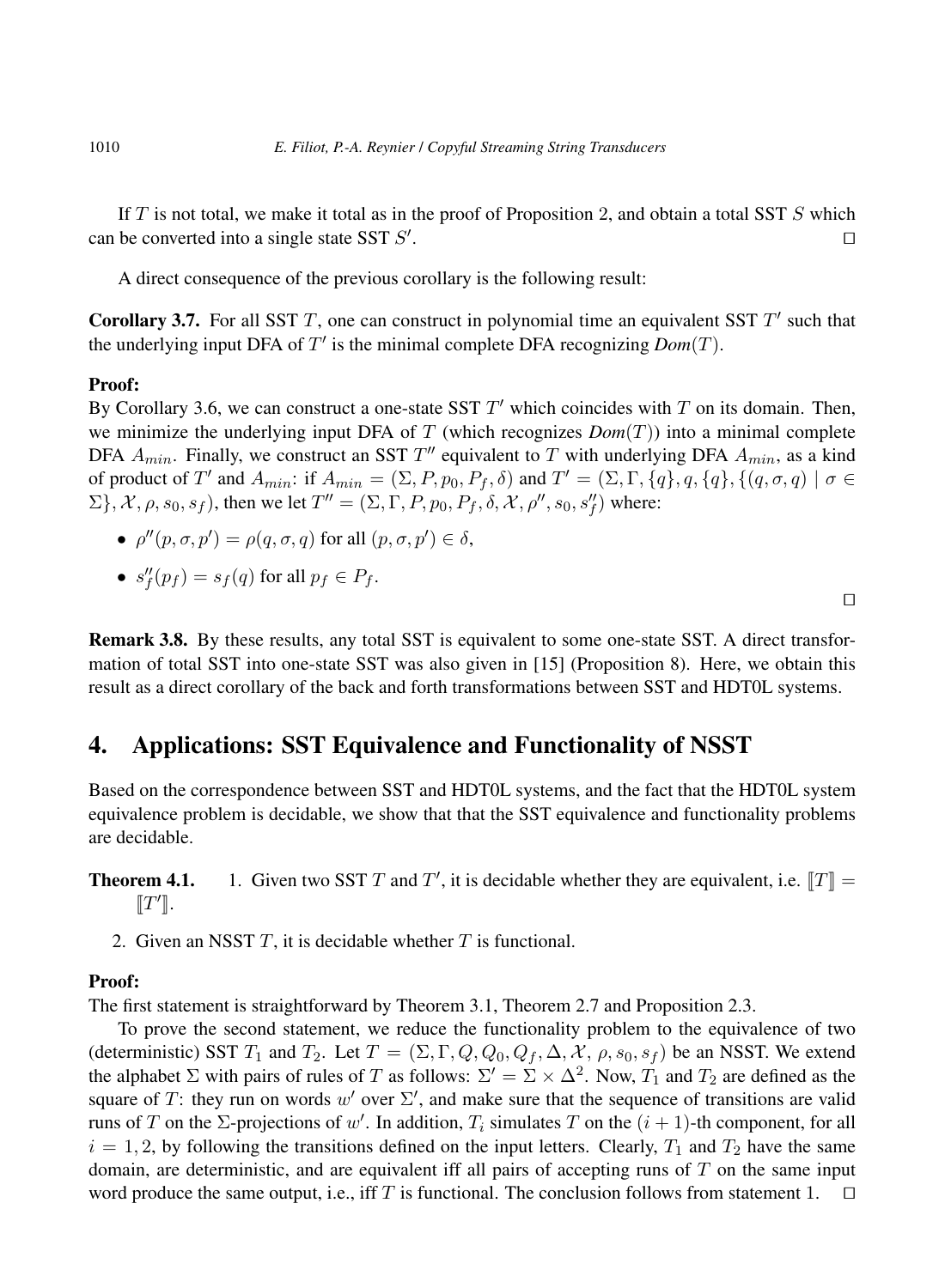Conversely, as equivalence problems of HDT0L and of SST are inter-reducible, we can also use known results about SST equivalence to prove new results on HDT0L. We say that an HDT0L system  $H = (\Sigma, A, \Gamma, v, h, (h_{\sigma})_{\sigma \in \Sigma})$  is *copyless* if for each  $\sigma \in \Sigma$ , the morphism  $h_{\sigma}$  is linear, *i.e.* each element  $a \in A$  appears at most once in  $\{h_{\sigma}(a) \mid a \in A\}.$ 

Theorem 4.2. For copyless HDT0L systems, the equivalence problem can be solved in PSPACE.

## Proof:

The construction of Lemma 3.3 which transforms an HDT0L system into an equivalent SST, when applied to a copyless HDT0L system, yields a copyless SST. Inspecting this construction, for all  $\sigma \in \Sigma$  and  $a \in A$ , we have  $\rho((q, \sigma, q))(X_a) = \text{rename}_X(h_\sigma(a))$ . Let  $\{a_1, \ldots, a_n\} = A$  be some enumeration of A. Then

$$
\rho((q,\sigma,q))(X_{a_1})\dots\rho((q,\sigma,q))(X_{a_n}) = \text{rename}_X(h_\sigma(a_1))\dots\text{rename}_X(h_\sigma(a_n))
$$
  
= \text{rename}\_X(h\_\sigma(a\_1\dots a\_n))

Since  $h_{\sigma}$  is copyless,  $h_{\sigma}(a_1 \ldots a_n)$  does not contain twice the same symbol, and hence the word rename $_X(h_{\sigma}(a_1 \ldots a_n))$  does not contain twice the same variable. In other words,  $\rho((q, \sigma, q))$  is  $\Box$ copyless.  $\Box$ 

## Remark 4.3. (Complexity)

It has been shown in [15] that the equivalence problem for (copyful) SST is in the Ackermann complexity class. Unlike our result on the decidability of this problem, which is based on the known decidability of the HDT0L equivalence problem [12] (without any bound given), the result in [15] is self-contained and goes via a reduction to the equivalence problem of polynomial automata. The purpose of our paper was rather to show that HDT0L systems and SST are essentially the same objects (and hence that decidability of SST equivalence can be directly obtained using known results). Combining the result of [15] with our correspondence between HDT0L and SSTs (Theorem 3.1), one obtains that the equivalence problem for HDT0L systems lies in the complexity class Ackermann. To the best of our knowledge, no upper bound was known for this problem. However, it is still open whether this bound is tight.

## 5. SST of Linear Size Increase

A transduction  $R \subseteq \Sigma^* \times \Gamma^*$  is *linear size increase (LSI)* if for some constant  $K \geq 0$ , for all  $(u, v) \in R$ ,  $|v| \le K(|u|+1)$ . In the former expression, we add 1 to the length of u to allow to map the empty word to non-empty words. It is easy to observe that transductions defined by  $\epsilon$ -free finite state transducers (without variables) are LSI, by taking  $K$  as the length of the longest word occurring on a single transition. It is not difficult to see that it is also the case of transductions defined by copyless NSST:

## Proposition 5.1. ([16])

Any transduction defined by a copyless NSST is linear size increase.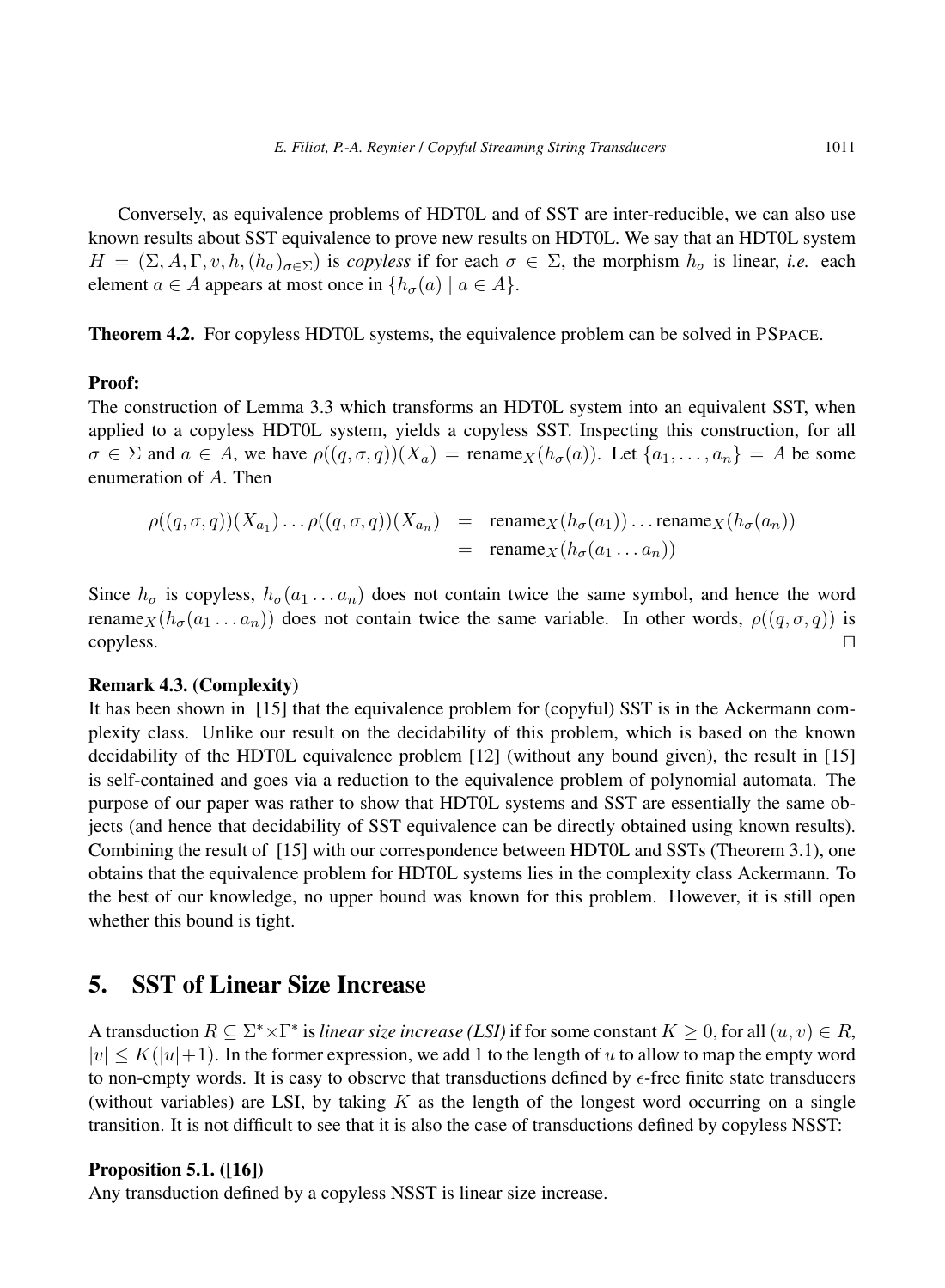### Proof:

We claim the property holds with constant  $K = 2L$ , where  $L = |\mathcal{X}|M$ ,  $|\mathcal{X}|$  is the number of variables of the NSST, and  $M$  is the length of the maximal number of output symbols occurring in the rhs of a substitution  $\rho(t)$ , for  $t \in \Delta$  a transition, or the initial function  $s_0$ , or the terminal function  $s_f$ . Formally, we let  $M = \max\{M_1, M_2, M_3\}$  where for  $\pi_{\Gamma}$  the projection on alphabet  $\Gamma$ , we have:

$$
M_1 = \max\{|\pi_{\Gamma}(\rho(t)(X))| \mid t \in \Delta, X \in \mathcal{X}\}
$$
  
\n
$$
M_2 = \max\{|s_0(X)| \mid X \in \mathcal{X}\}
$$
  
\n
$$
M_3 = \max\{|\pi_{\Gamma}(s_f(q))| \mid q \in Q_f\}
$$

Recall that by definition of the semantics of an NSST, given a run r on a word u of length n, with associated substitutions  $s_1, \ldots, s_n$ , and reaching some final state  $q_n$ , the output is defined as  $Out(r) = s_0 s_1 \dots s_n s_f(q_n)$ . We introduce some notations. For every  $i \in \{0, \dots, n\}$ , we let  $w_i = s_i \dots s_n s_f(q_n)$ . We extend this definition to  $i = n + 1$  by letting  $w_{n+1} = s_f(q_n)$ .

First observe that by definition of a copyless substitution, for every  $i \in \{0, \ldots, n+1\}$ , and every variable  $X \in \mathcal{X}$ , X appears at most once in  $w_i$ .

We will prove by induction on i that  $|\pi_{\Gamma}(w_i)| \leq (n - i + 2)L$ , for every  $i \in \{0, ..., n + 1\}$ :

- Base case:  $i = n + 1$ . By definition of  $M_3$ , we have  $|\pi_{\Gamma}(s_k(q_n))| \leq M_3 \leq M \leq L$ .
- Induction. Assume the property holds for some  $i > 0$  and consider  $w_{i-1} = s_{i-1}(w_i)$ . As each  $X \in \mathcal{X}$  appears at most once in  $w_i$ , we can write:

$$
|\pi_{\Gamma}(w_{i-1})| \leq |\pi_{\Gamma}(w_i)| + \sum_{X \in \mathcal{X}} |\pi_{\Gamma}(s_i(X))| \leq (n - i + 2)L + |\mathcal{X}| M_1 \leq (n - i + 3)L
$$

As a consequence of the property we have proven by induction, for  $i = 0$ , we obtain  $|Out(r)| \leq$  $(n+2)L \le K(|u|+1)$ , which proves the result.

An objective of this section is to show that the converse also holds for transductions defined by NSST: any LSI transduction (not necessarily functional) defined by an NSST is definable by some copyless NSST. We also give an effective characterisation of the LSI transductions defined by NSST, which allows one to decide in PTIME whether a given NSST is actually equivalent to a copyless NSST. In the functional case, the subclass of copyless NSST (which is known to be equivalent to copyless deterministic SST [5]) is of great interest, as it exactly corresponds to the class of regular functions which enjoys multiple characterizations (MSO transductions and deterministic two-way transducers for instance) and has been widely studied in the literature (see for instance [19] for a survey). Again in the functional case, similar definability questions have been investigated for tree transductions defined by deterministic macro tree transducers, where the LSI (semantical) restriction is shown to be decidable [20]. We also note that the equivalence problem of LSI transductions defined by NSST is undecidable [16], unlike the functional case.

We first show the equivalence between (deterministic) SST of linear size increase and copyless SST, and to do so we use an intermediate class called bounded copy SST [5]. Intuitively, the bounded copy restriction allows for a bounded number of copies of the same variable. It is formally defined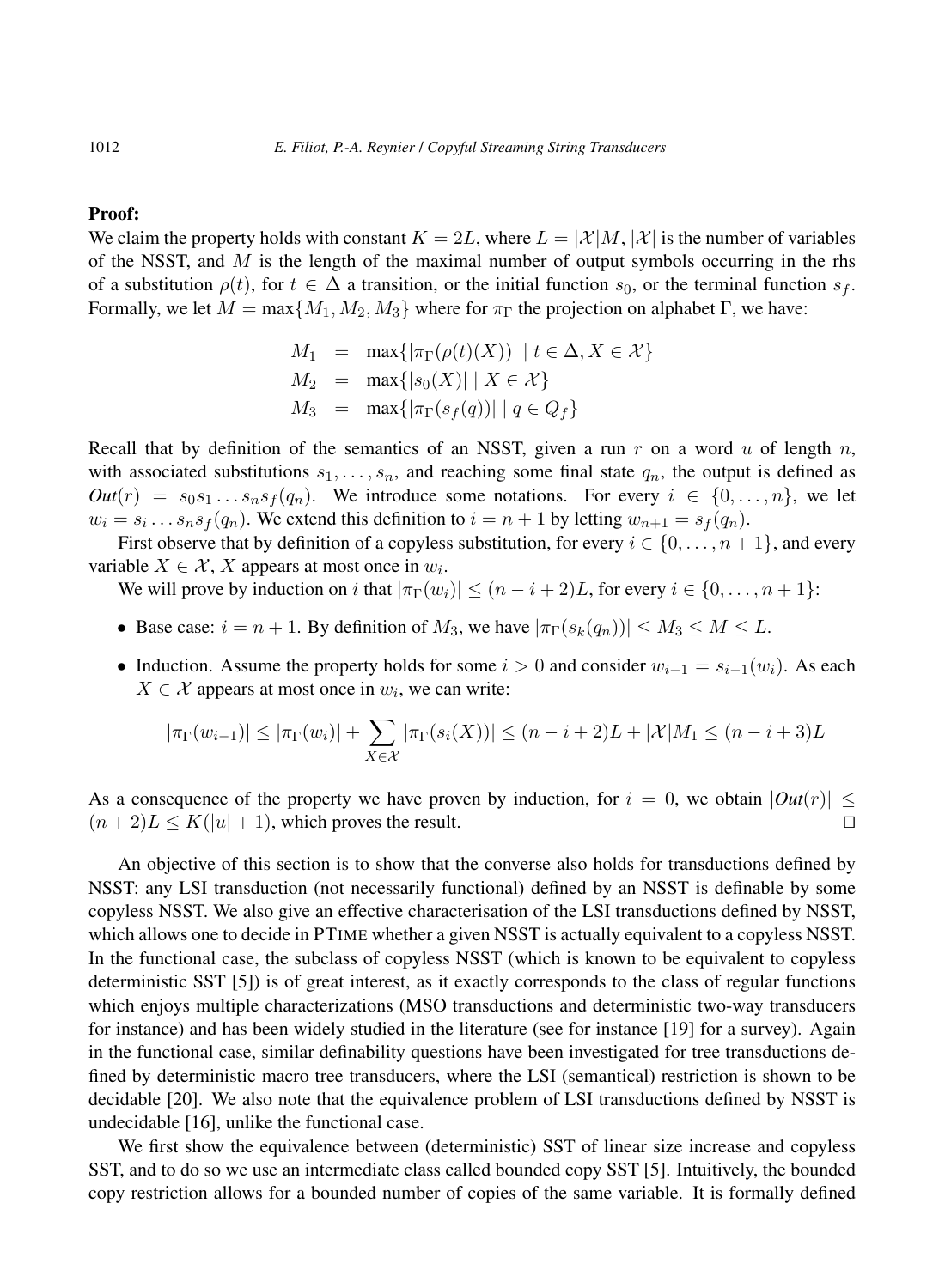through a natural notion of *variable flow*, which forms what is called the *flow transition monoid* [21, 22].

Let T be an SST with states Q and variables  $\mathcal{X}$ . The *flow transition monoid*  $M_T$  of T is a set of square matrices over non-negative integers enriched with a new absorbing element ⊥. The matrices are indexed by elements of  $Q \times \mathcal{X}$ . Given an input word u, the image of u in  $M_T$  is the matrix m such that for all states p, q and all variables  $X, Y, m[p, X][q, Y] = n \in \mathbb{N}$  if, and only if, there exists a run r of T on u from state p to state q (which is unique by determinism), and X occurs n times in  $s_r(Y)$ , where  $s_r$  is the substitution induced by r. In this case, we say that  $(p, X)$  flows n times to  $(q, Y)$  along u and we may also write  $(p, X) \stackrel{u|n}{\longrightarrow} (q, Y)$ . Respectively,  $m[p, X][q, Y] = \bot$  iff there is no run of T on u from state p to state q. Then, an SST T is *bounded copy* if  $M_T$  is finite. Note that T is copyless iff  $M_T$  contains only matrices whose values are in  $\{0, 1, \perp\}.$ 

**Theorem 5.2.** Given a transduction  $R : \Sigma^* \to \Gamma^*$  defined by some (copyful) SST, the following statements are equivalent:

- 1.  $R$  is definable by a bounded-copy SST
- 2. R is definable by a copyless SST
- 3. R is linear size increase

Moreover, it is decidable in PTIME whether a given (copyful) SST defines a transduction of linear size increase.

#### Proof:

Let  $T = (\Sigma, \Gamma, Q, q_0, Q_f, \Delta, \mathcal{X}, \rho, s_0, s_f)$  be an SST. Consider a run  $q_0 \stackrel{\sigma_1}{\longrightarrow} q_1 \dots q_{n-1} \stackrel{\sigma_n}{\longrightarrow} q_n = p$ of  $T$  starting in the initial state. By definition of the semantics of  $T$ , after this run, one can associate, in state p, with variable X the content  $\nu(X) \in \Gamma^*$  defined as  $s_0 s_1 \dots s_n(X)$  where  $s_i = \rho(q_{i-1}, \sigma_i, q_i)$ . We use the notation  $q_0 \xrightarrow{\sigma_1...\sigma_n} (p,\nu)$  to describe this fact, and may remove the label  $\sigma_1...\sigma_n$  when it is useless.

We also say that a pair  $(p, X) \in Q \times \mathcal{X}$  is *co-accessible* whenever there exists a word u, a state  $q_f \in Q_f$  and a variable  $Y \in \mathcal{X}$  such that Y appears in the final output  $s_f(q_f)$  and  $(p, X) \xrightarrow{u|n} (q_f, Y)$ with  $n > 1$ .

We introduce the following notations:

- we let  $val(p, X) = \{v(X) \in \Gamma^* \mid \text{there exists a run } q_0 \to (p, v) \}$
- we let  $Inf = \{(p, X) | (p, X)$  is co-accessible and  $val(p, X)$  is infinite}

We now consider the set of square matrices  $M_T^{Inj}$  $T_T^{I\eta}$  indexed by elements of *Inf* and obtained by restricting the matrices of  $M_T$  to *Inf*. Consider three pairs  $(p, X), (q, Y), (s, Z)$  such that  $(p, X) \xrightarrow{u_1|n_1}$  $(q, Y) \xrightarrow{u_2|n_2} (s, Z), n_1, n_2 \ge 1$  and  $(p, X), (s, Z) \in \text{Inf.}$  Then we necessarily have  $(q, Y) \in \text{Inf.}$  This implies that the elements of  $M_T^{Inf}$  $T^{Inf}_{T}$  can be generated from the (finite) set of matrices  $\{m_a^{Inf} \mid a \in \Sigma\},$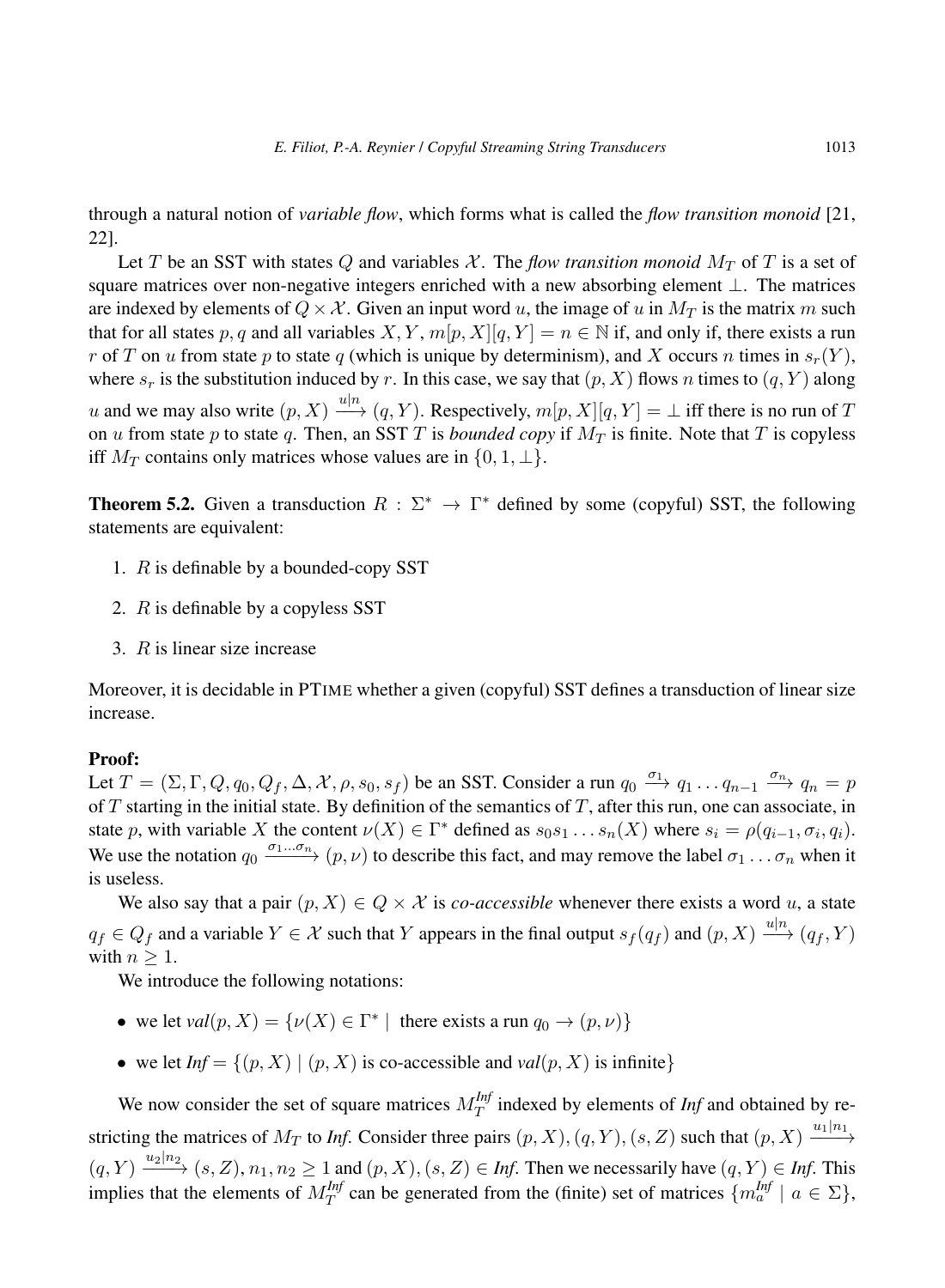where, for each  $a \in \Sigma$ ,  $m_a$  is the image of letter a in the monoid  $M_T$ , and  $m_a^{Inf}$  is the restriction of  $m_a$ to *Inf*.

We claim that the four following properties are equivalent:

- 1.  $T\|T\|$  is definable by a bounded-copy SST,
- 2.  $\llbracket T \rrbracket$  is definable by a copyless SST,
- 3.  $T\|$  is linear size increase,
- 4.  $M_T^{Int}$  $T^{(n)}$  is finite.

We first prove this claim, and to this end we prove the implications  $1 \Rightarrow 2 \Rightarrow 3 \Rightarrow 4 \Rightarrow 1$ .

- $1 \Rightarrow 2$  This property has been proven in [22].
- $2 \Rightarrow 3$  This implication has been proven in Proposition 5.1.
- $3 \Rightarrow 4$  We prove the contraposition, by showing that if the property 4. of the claim is not satisfied, then  $[[T]]$  is not LSI. We thus assume that the set  $M_T^{Inf}$ <br>proporty proven in [13] by Mondal and Simon, two ca  $T<sup>T<sub>T</sub></sup>$  is infinite. By the characterization of this property proven in [13] by Mandel and Simon, two cases may occur:
	- 1. there exists  $(p, X) \in Inf$  such that  $(p, X) \xrightarrow{u|n} (p, X)$  with  $n \ge 2$ , for some word u,
	- 2. there exist two distinct nodes  $(p, X), (q, Y) \in Inf$  such that  $(p, X) \xrightarrow{u|n_1} (p, X), (p, X) \xrightarrow{u|n_2} (p, X)$  $(q, Y)$  and  $(q, Y) \xrightarrow{u|n_3} (q, Y)$ , with  $n_1, n_2, n_3 \ge 1$ , for some word u.

In the first case, as  $(p, X) \in Inf$ , we can choose two words  $u_1$  and  $u_2$  such that  $q_0 \stackrel{u_1}{\longrightarrow} (p, \nu)$ with  $\nu(X) \neq \epsilon$ , and  $(p, X)$  is co-accessible by the word  $u_2$ . Then, for every  $i \geq 0$ , we consider the word  $v_i = u_1 u^i u_2$ . We have  $\left| [T](v_i) \right| \geq |\nu(X)| \cdot n^i \geq 2^i$ . This proves that  $\llbracket T \rrbracket$  is not LSI.

In the second case, for every  $n \geq 1$ , one has  $(p, X) \xrightarrow{u^n|m} (q, Y)$  for some  $m \geq n$ . As  $(p, X), (q, Y) \in Inf$ , there exist words  $u_1, u_2$  such that  $q_0 \xrightarrow{u_1} (p, \nu)$  and  $(q, Y)$  is co-accessible by the word  $u_2$ . Then, for every  $i \ge 0$ , we consider the word  $v_i = u_1 u^i u_2$ . We have  $\|T\|(v_i)\| \ge$  $i.|\nu(X)| \ge \frac{|v_i| - |u_1 u_2|}{|u|}$ .  $|\nu(X)|$ . As  $(p, X) \in \textit{Inf}, \nu(X)$  can be chosen to be arbitrarily large, hence  $T\|$  is not LSI.

 $4 \Rightarrow 1$  The constraint expressed by property 4. of the claim precisely states that, with respect to pairs  $(p, X) \in Inf$ , the SST is bounded-copy. We can define an equivalent bounded-copy SST as follows. For each state p and each variable X such that  $(p, X)$  is co-accessible and not in *Inf*, we denote by  $\nu_1, \ldots, \nu_k$  the finite set of possible valuations of X. Then, we consider duplicates of state p in which the valuation of X is fixed. Now, for every transition leaving state p, the substitution is modified so as to remove the reference to  $X$ , and replace it by the valuation of X. Similarly, if a variable X is such that  $(p, X)$  is not co-accessible, the substitutions can be modified so as to ensure that the only possible valuation of X in state p is  $\epsilon$ . A consequence of these modifications is that for every flow of variables involving a pair not in *Inf*, the value will be 0, while flows between elements of *Inf* are unchanged. As a consequence, the resulting SST has a finite flow transition monoid, and is thus bounded-copy.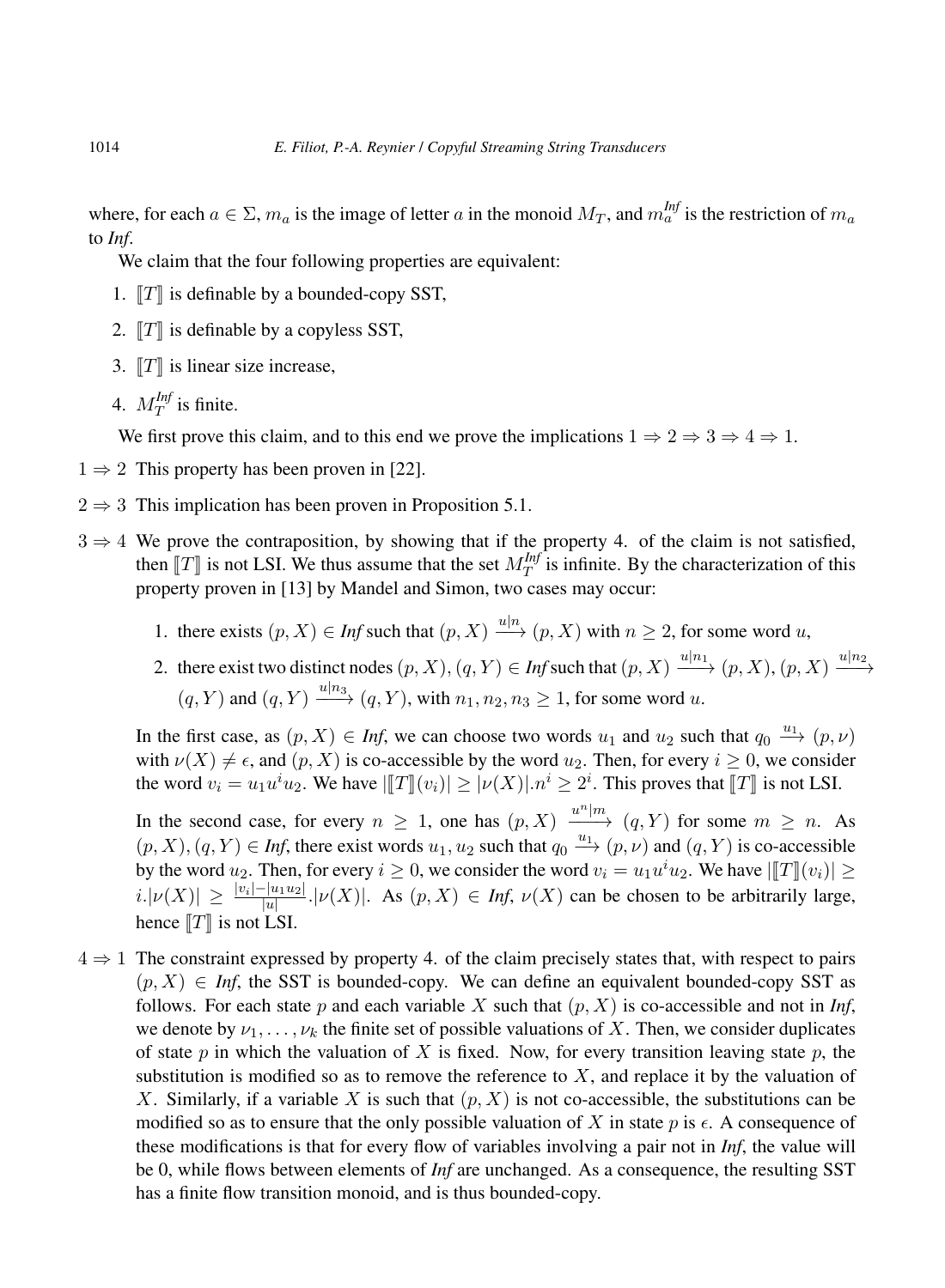Finally, we show how to decide whether  $M_T^{Inf}$  $T^{Int}_{T}$  is finite in polynomial time. To this end, we show that the (finite) set of matrices  ${m_a^{Inf}} \mid a \in \Sigma$ } can be computed in polynomial time and the finiteness of  $M_T^{Int}$  $T_T^{(m)}$  can thus be decided in polynomial time, as shown by Mandel and Simon in [13].

To construct this finite set of matrices, we need, given a pair  $(p, X)$ , to check whether  $val(p, X)$ is infinite and  $(p, X)$  is co-accessible. Co-accessibility is easily checked in PTIME using standard reachability methods. To check whether  $val(p, X)$  is infinite, we construct an NFA  $A_{p,X}$  such that, for all words u, there are n accepting runs of  $A_{p,X}$  on u iff there exists a run  $q_0 \xrightarrow{mir(u)} (p,\nu)$ of T on the mirror of u such that  $|v(X)| = n$  (this run is unique as T is deterministic). Hence,  $val(p, X)$  is infinite iff  $A_{p,X}$  has infinite ambiguity, which is decidable in PTIME [23]. To simplify the construction of  $A_{p,X}$ , modulo adding a polynomial number of registers to T, we assume that T is such that no constants from  $\Gamma$  appear in the update  $\rho$  and  $|s_0(Y)| \leq 1$  for all registers Y. Now, states of  $A_{p,X}$  are triples  $(q, Y, i) \in Q \times X \times \{1, \ldots, k\}$  where k is the maximal number of occurrences of a register in any update  $\rho(q, \sigma, q')$  (Y) of T, for all states q, q', symbol  $\sigma$  and register Y.

The initial state is  $(p, X, 1)$ , and there is a transition from a state  $(q_1, X_1, i_1)$  to a state  $(q_2, X_2, i_2)$ on a symbol  $\sigma$  iff there exists a transition from  $q_2$  to  $q_1$  on  $\sigma$  in T, and  $X_2$  occurs at least  $i_2$  times in  $\rho(q_2, \sigma, q_1)(X_1)$ . Note that as a consequence, if  $X_2$  occurs exactly  $i_2$  times in  $\rho(q_2, \sigma, q_1)(X_1)$ , then there are transitions to states  $(q_2, X_2, j_2)$  for all  $1 \leq j_2 \leq i_2$ . Finally, accepting states are triples  $(q_0, Y, i)$  such that  $|\sigma_0(Y)| = 1$ , i.e. Y initially contains exactly one symbol. The correctness of the construction follows from the following invariant: for all states s of T, there are exactly n runs of  $A_{n,X}$  on a word u from  $(p, X, 1)$  to states in  $\{s\} \times \mathcal{X} \times \{1, \ldots, k\}$  iff there exists a run r of T from s to p on  $mir(u)$  such that  $|s_r(X)| = n$  (remind that  $s_r$  is the substitution induced by r).

 $\Box$ 

As a consequence, we also obtain a similar result for non-deterministic copyful SST:

**Corollary 5.3.** Given a transduction  $R \subseteq \Sigma^* \times \Gamma^*$  defined by some (copyful) NSST, the following statements are equivalent:

- 1. R is definable by a copyless NSST
- 2. R is linear size increase

Moreover, it is decidable in PTIME whether a given (copyful) NSST defines a transduction of linear size increase.

#### Proof:

The main idea is to construct from a non-deterministic SST T a deterministic SST T' such that  $[[T]]$  is<br>LSL if  $[[T]]$  is LSL To do so, we modify T such that it gate as input was of T, defined as sequences of LSI iff  $\llbracket T' \rrbracket$  is LSI. To do so, we modify T such that it gets as input runs of T, defined as sequences of<br>transitions, instead of words in  $\Sigma$ . Given a run x of T, T' simulates T and produces the same output as transitions, instead of words in  $\Sigma$ . Given a run r of T, T' simulates T and produces the same output as r. Clearly,  $[[T]]$  is LSI iff  $[[T']]$  is, as the length of a run r of T and the length of the word r is running<br>over are the same. Then we see conclude that the LSI preparty can be desided in PTMF for nonover are the same. Then, we can conclude that the LSI property can be decided in PTIME for nondeterministic SST by Theorem 5.2. It remains to show the characterization. Clearly if  $\llbracket T \rrbracket$  is definable by a copyless NSST, then  $[[T]]$  is LSI. Conversely, if  $[[T]]$  is LSI, then so is  $[[T']]$  and by Theorem 5.2 we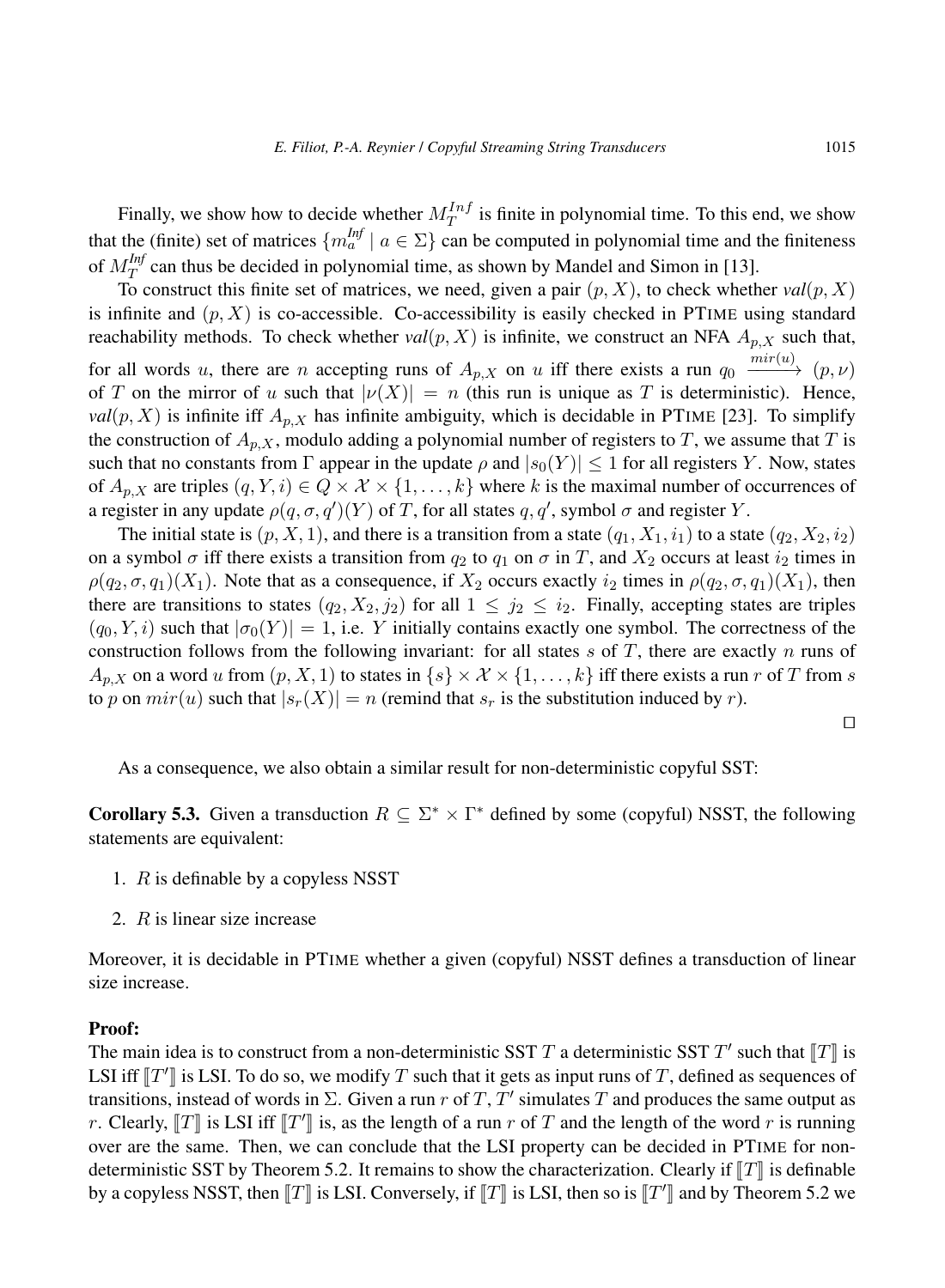

Figure 3. Comparison between transducer classes and decidability of the corresponding definability problems

obtain that  $[[T']]$  is definable by a copyless SST U'. From U', which runs over sequences of transitions of  $T$  we construct a copyless SST U conjugant to  $T$  by projecting the input letters of  $U'$  on the N of T, we construct a copyless SST U equivalent to T by projecting the input letters of  $U'$  on the  $\Sigma$ component of transitions. Note that this may add non-determinism.  $\Box$ 

# 6. Conclusion

Our results establish a bridge between the theory of SST and the theory of systems of iterated morphisms. As a consequence of this connection, we obtain the decidability of the equivalence problem for copyful streaming string transducers, by using the known decidability of the HDT0L equivalence problem. For transductions defined by non-deterministic SST, we have proven the decidability of the functionality problem, as well as the linear size increase property (which entails definability by a copyless non-deterministic SST). Our results are summarised in Fig. 3, in which the arrows have to be interpreted as the definability problems of deciding whether given a transducer in the starting class, it is equivalent to a transducer in the target class.

We hope that these positive decidability results will pave the way to a further study of the class of copyful SST. As future work, we want to investigate what the theory of iterated morphisms can bring to the theory of SST, and conversely, in terms of tight complexity results.

## References

- [1] Engelfriet J, Hoogeboom HJ. MSO definable string transductions and two-way finite-state transducers. *ACM Trans. Comput. Logic*, 2001. 2:216–254.
- [2] Engelfriet J, Maneth S. Macro tree transducers, attribute grammars, and MSO definable tree translations. *Information and Computation*, 1999. 154(1):34–91.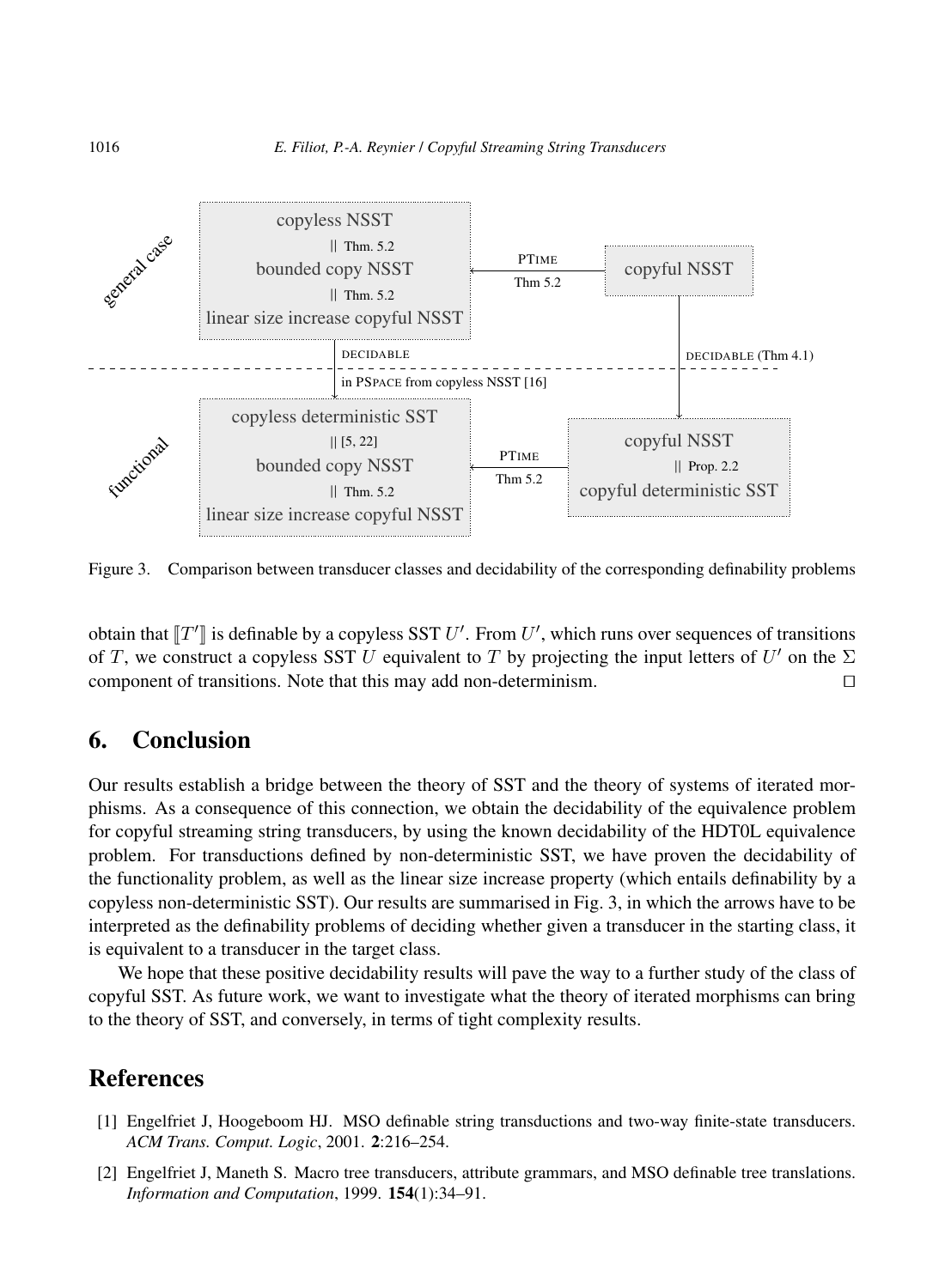- [3] Dartois L, Filiot E, Reynier PA, Talbot JM. Two-Way Visibly Pushdown Automata and Transducers. In: Proceedings of the 31st Annual ACM/IEEE Symposium on Logic in Computer Science, LICS '16. ACM, 2016 pp. 217–226.
- [4] Alur R, Černý P. Expressiveness of streaming string transducers. In: FSTTCS, volume 8. 2010 pp.  $1-12$ .
- [5] Alur R, Filiot E, Trivedi A. Regular Transformations of Infinite Strings. In: LICS. IEEE. ISBN 978-1- 4673-2263-8, 2012 pp. 65–74.
- [6] Alur R, D'Antoni L. Streaming Tree Transducers. In: ICALP (2), volume 7392 of *LNCS*. Springer, 2012 pp. 42–53.
- [7] Alur R, D'Antoni L, Deshmukh JV, Raghothaman M, Yuan Y. Regular Functions and Cost Register Automata. In: 28th Annual ACM/IEEE Symp. on Logic in Computer Science, LICS 2013. IEEE Computer Society. ISBN 978-1-4799-0413-6, 2013 pp. 13–22. doi:10.1109/LICS.2013.65. URL http://doi. ieeecomputersociety.org/10.1109/LICS.2013.65.
- [8] Engelfriet J, Maneth S. The equivalence problem for deterministic MSO tree transducers is decidable. *Inf. Process. Lett.*, 2006. 100(5):206–212.
- [9] Alur A, Černý P. Streaming transducers for algorithmic verification of single-pass list-processing programs. In: POPL. 2011 pp. 599–610.
- [10] Griffiths TV. The Unsolvability of the Equivalence Problem for Lambda-Free Nondeterministic Generalized Machines. *J. ACM*, 1968. 15(3):409–413. doi:10.1145/321466.321473.
- [11] Alur R, D'Antoni L. Streaming Tree Transducers. *CoRR*, 2011. abs/1104.2599. URL http://arxiv. org/abs/1104.2599.
- [12] Culik II K, Karhumäki J. The Equivalence of Finite Valued Transducers (On HDT0L Languages) is Decidable. *Theor. Comput. Sci.*, 1986. 47(3):71–84. doi:10.1016/0304-3975(86)90134-9. URL http: //dx.doi.org/10.1016/0304-3975(86)90134-9.
- [13] Mandel A, Simon I. On Finite Semigroups of Matrices. *Theor. Comput. Sci.*, 1977. 5(2):101–111.
- [14] Seidl H, Maneth S, Kemper G. Equivalence of Deterministic Top-Down Tree-to-String Transducers is Decidable. In: IEEE 56th Annual Symp. on Foundations of Computer Science, FOCS 2015. IEEE Computer Society, 2015 pp. 943–962.
- [15] Benedikt M, Duff T, Sharad A, Worrell J. Polynomial automata: Zeroness and applications. In: 32nd Annual ACM/IEEE Symposium on Logic in Computer Science, LICS 2017, Reykjavik, Iceland, June 20-23, 2017. 2017 pp. 1–12.
- [16] Alur R, Deshmukh JV. Nondeterministic Streaming String Transducers. In: ICALP, volume 6756 of *LNCS*. Springer, 2011 pp. 1–20.
- [17] Lindenmayer A. Mathematical models for cellular interaction in development. *Journal of Theoretical Biology*, 1968. 18:280–315.
- [18] Honkala J. A short solution for the HDT0L sequence equivalence problem. *Theor. Comput. Sci.*, 2000. 244(1-2):267–270. doi:10.1016/S0304-3975(00)00158-4. URL https://doi.org/10.1016/ S0304-3975(00)00158-4.
- [19] Filiot E, Reynier PA. Transducers, logic and algebra for functions of finite words. *SIGLOG News*, 2016. 3(3):4–19. doi:10.1145/2984450.2984453. URL http://doi.acm.org/10.1145/2984450.2984453.